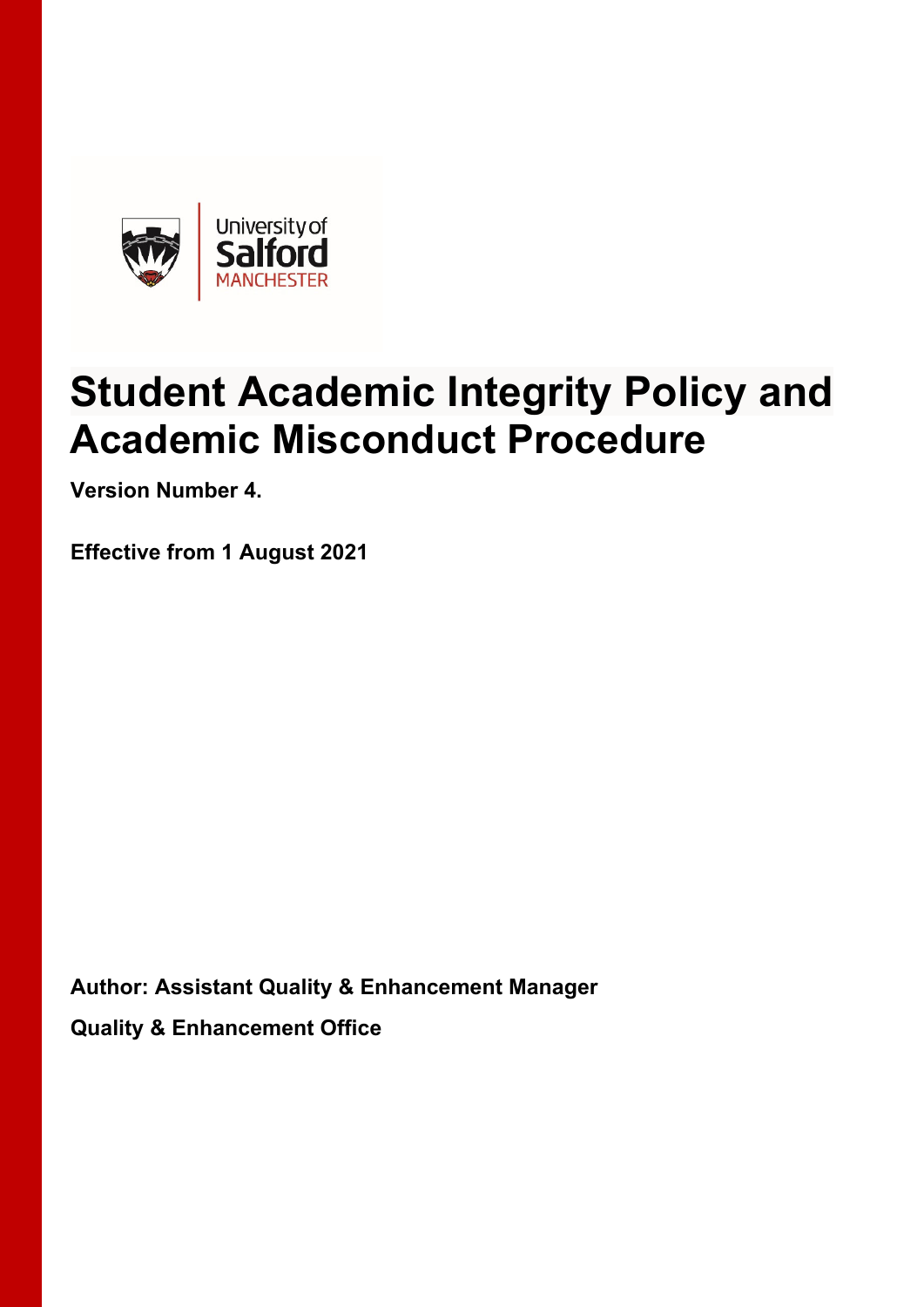# **Table of Contents**

| 1.0  |                 |                                                                                              |  |  |  |  |  |
|------|-----------------|----------------------------------------------------------------------------------------------|--|--|--|--|--|
| 2.0  |                 |                                                                                              |  |  |  |  |  |
| 3.0  |                 |                                                                                              |  |  |  |  |  |
| 4.0  |                 |                                                                                              |  |  |  |  |  |
| 4.1  |                 |                                                                                              |  |  |  |  |  |
| 4.2  |                 |                                                                                              |  |  |  |  |  |
|      | i)              |                                                                                              |  |  |  |  |  |
|      | ii)             |                                                                                              |  |  |  |  |  |
|      | iii)            |                                                                                              |  |  |  |  |  |
|      | iv)             |                                                                                              |  |  |  |  |  |
|      | V)              | Taking unauthorised material (including electronic devices) into an examination 7            |  |  |  |  |  |
|      | vi)             | Contracting another to write a piece of assessed work / Writing a piece of assessed work for |  |  |  |  |  |
|      | vii)            | Copying from, or communicating with, another examination candidate during an examination.  7 |  |  |  |  |  |
|      | viii)           |                                                                                              |  |  |  |  |  |
|      | ix)             |                                                                                              |  |  |  |  |  |
|      | X)              |                                                                                              |  |  |  |  |  |
|      | xi)             |                                                                                              |  |  |  |  |  |
| 4.3  |                 |                                                                                              |  |  |  |  |  |
|      | i)              |                                                                                              |  |  |  |  |  |
|      | $\mathsf{ii}$ ) |                                                                                              |  |  |  |  |  |
|      | iii)            |                                                                                              |  |  |  |  |  |
| 4.4  |                 |                                                                                              |  |  |  |  |  |
| 4.5  |                 |                                                                                              |  |  |  |  |  |
| 4.6  |                 |                                                                                              |  |  |  |  |  |
| 4.7  |                 |                                                                                              |  |  |  |  |  |
| 4.8  |                 |                                                                                              |  |  |  |  |  |
| 4.9  |                 |                                                                                              |  |  |  |  |  |
| 4.10 |                 |                                                                                              |  |  |  |  |  |
| 4.11 |                 | Student Status Pending Hearing - issuing of marks and progression 10                         |  |  |  |  |  |
| 4.12 |                 |                                                                                              |  |  |  |  |  |
| 4.13 |                 |                                                                                              |  |  |  |  |  |
| 4.14 |                 |                                                                                              |  |  |  |  |  |
|      |                 |                                                                                              |  |  |  |  |  |
| 5.0  |                 |                                                                                              |  |  |  |  |  |
|      |                 |                                                                                              |  |  |  |  |  |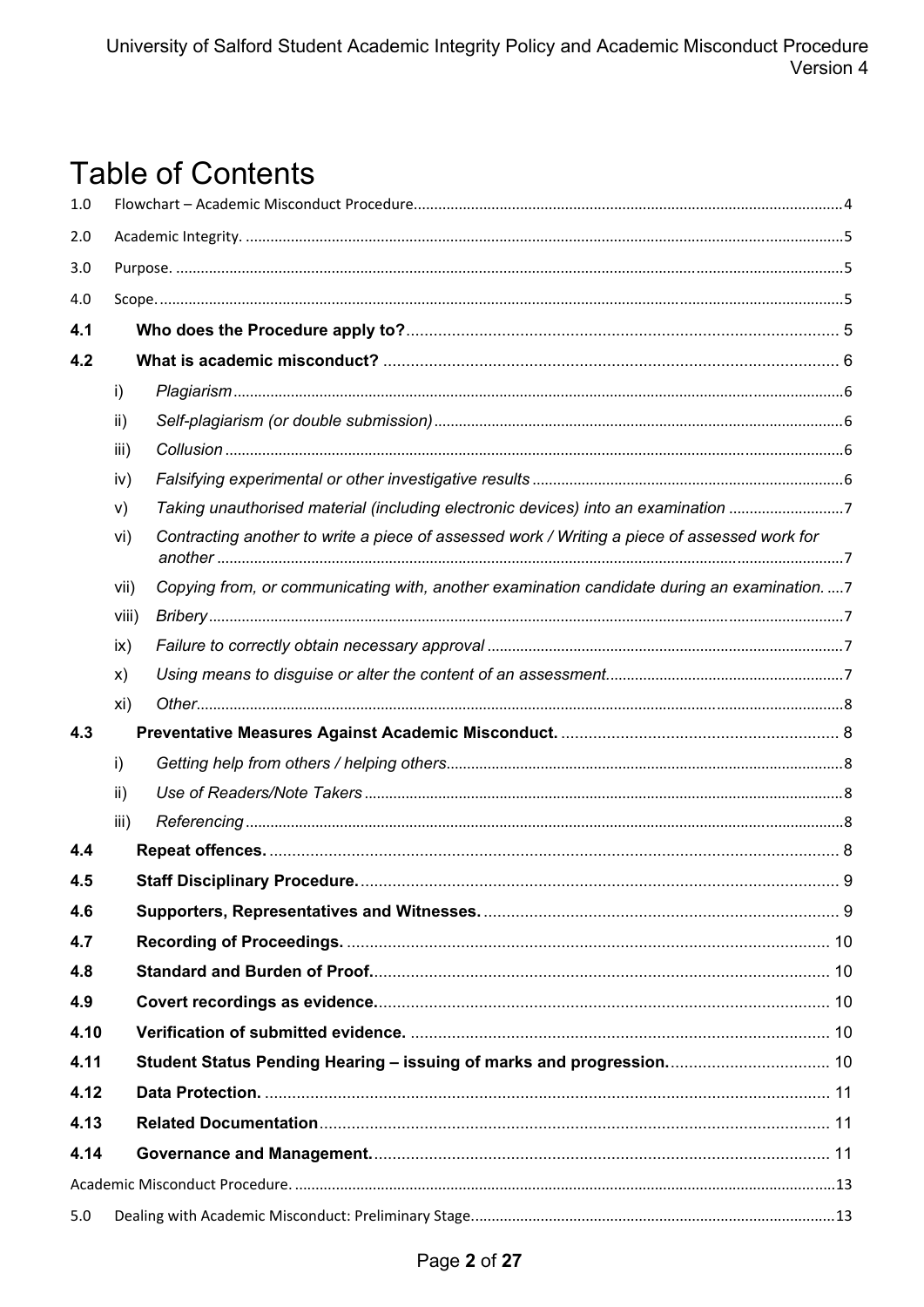| 6.0                                                                            |  |  |  |
|--------------------------------------------------------------------------------|--|--|--|
| 7.0                                                                            |  |  |  |
| 8.0                                                                            |  |  |  |
| 9.0                                                                            |  |  |  |
| 10.0                                                                           |  |  |  |
| 11.0                                                                           |  |  |  |
| 12.0                                                                           |  |  |  |
| 13.0                                                                           |  |  |  |
| 14.0                                                                           |  |  |  |
| 15.0                                                                           |  |  |  |
| 16.0                                                                           |  |  |  |
|                                                                                |  |  |  |
| Appendix A - Guidelines on when to refer cases to University level hearings 21 |  |  |  |
|                                                                                |  |  |  |
|                                                                                |  |  |  |
|                                                                                |  |  |  |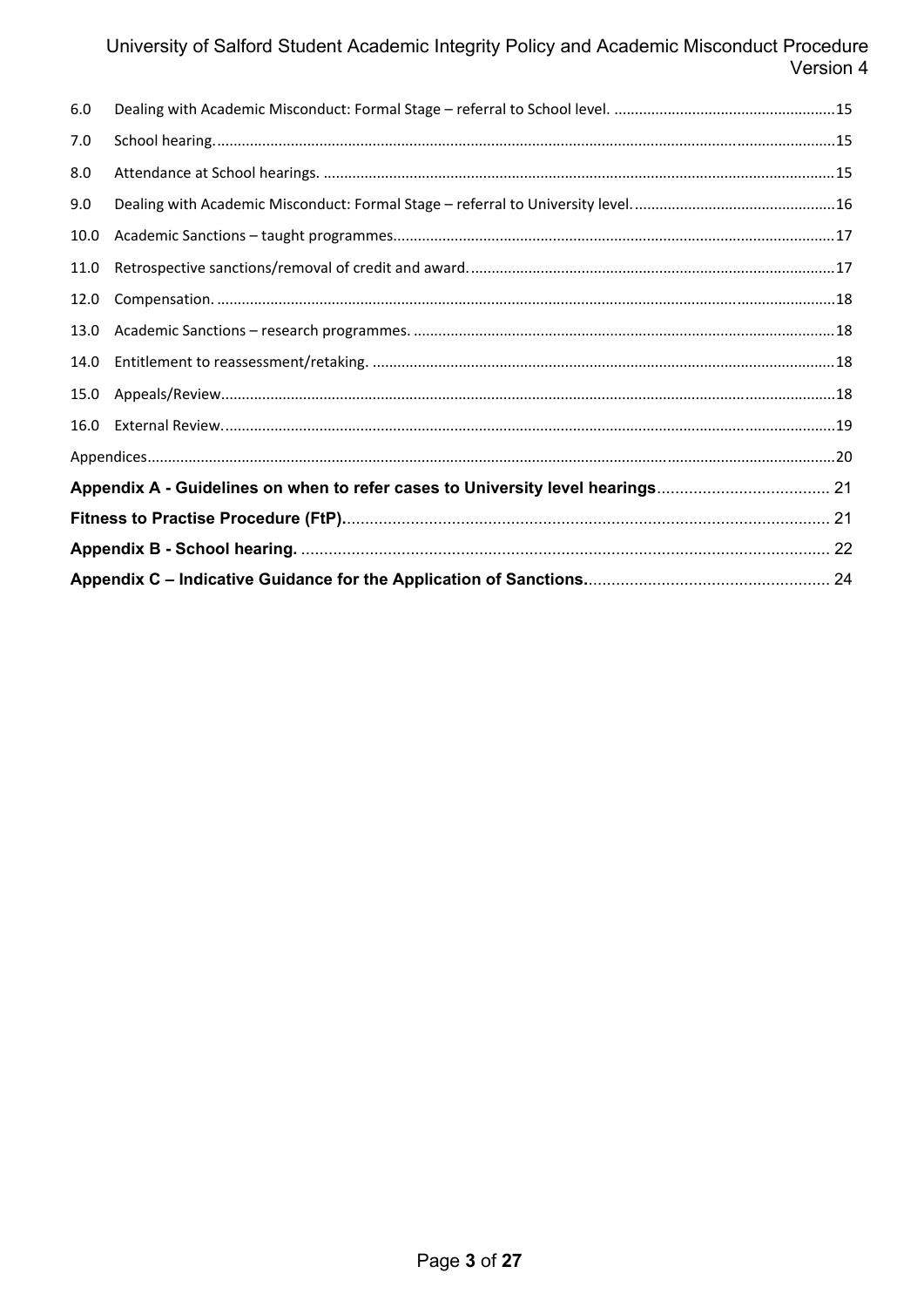

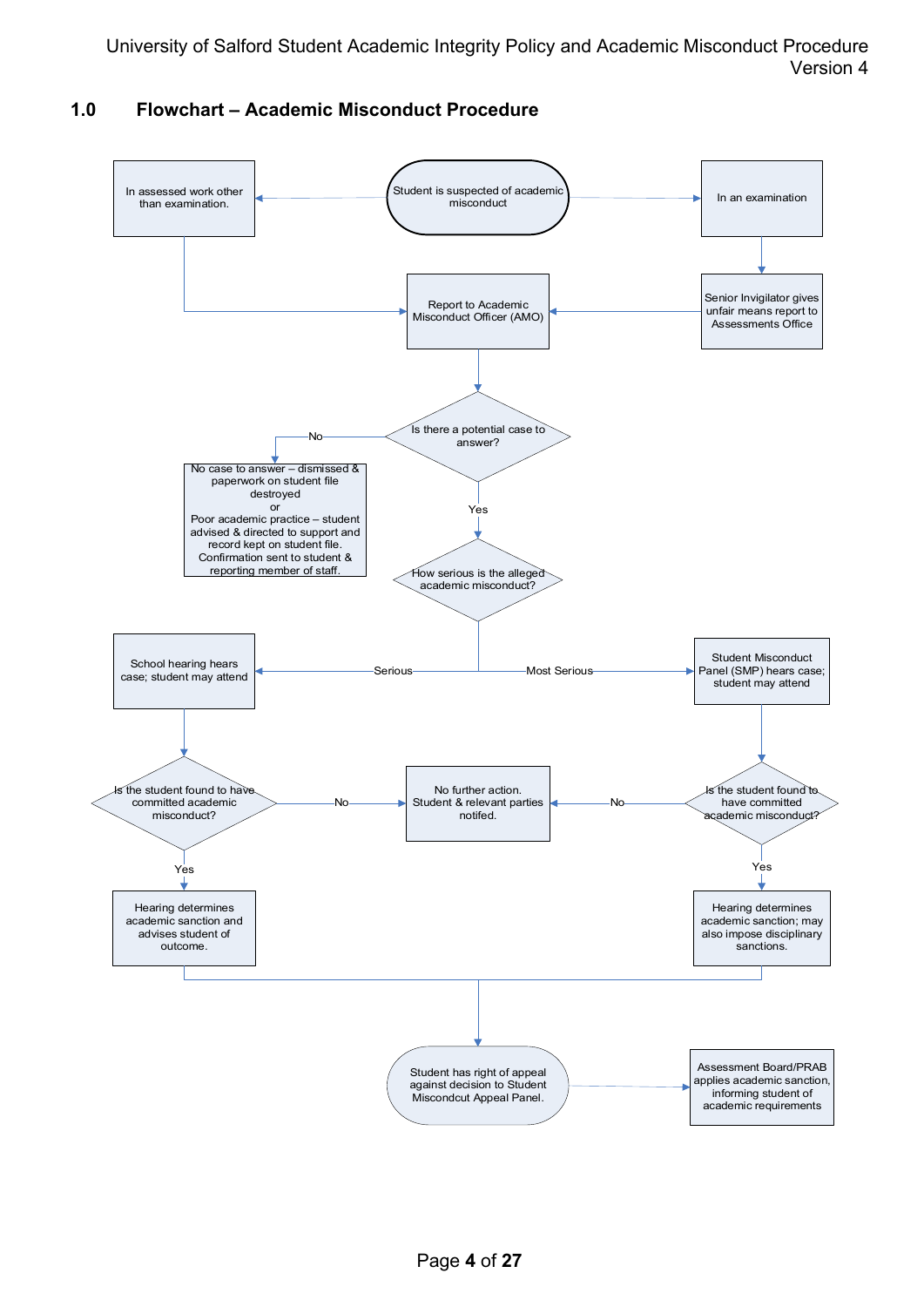### **2.0 Academic Integrity.**

- 2.1.1 The University takes the academic integrity of its programmes seriously, and seeks to promote good academic practice, and to minimise, and respond appropriately to, the use of unfair means in assessment.
- 2.1.2 Academic integrity means honesty in academic work, acknowledging the work of others and giving credit where other people's ideas have been used, being fair, open and honest about academic work submitted for assessment including information on research methods and data used. It also means avoiding any means which will give a student unfair advantage over other students completing that or similar assessments.
- 2.1.3 Academic integrity is central to the role and purpose of the University, it should be ingrained into everything students do.
- 2.1.4 University of Salford is a signatory of the QAA Academic Integrity Charter, which states:

"The UK's higher education sector has a world-class reputation, founded on high standards and outstanding quality. Academic integrity is a major contributor to this."

https://www.qaa.ac.uk/about-us/what-we-do/academic-integrity.

#### **3.0 Purpose.**

3.1.1 The purpose is to outline the Academic Misconduct Procedure and inform staff and students what types of activity constitute academic misconduct and how such matters will be dealt with by the University.

#### **4.0 Scope.**

#### **4.1 Who does the Procedure apply to?**

- 4.1.1 The document applies to all students registered on programmes or modules which lead to University of Salford award or credit, including those following programmes of study at partner institutions which lead to University of Salford credit or award. It applies to students on undergraduate and postgraduate taught programmes as well as postgraduate research programmes.
- 4.1.2 Where students are on 'accredited study abroad' or similar forms of study where assessment is undertaken at the partner, and the credit imported to the University of Salford award, the relevant procedure at the partner shall apply for all assessment taken with them. Where allegations are of the 'most serious' nature the University may also take action through the Student Misconduct or Fitness to Practise procedures.
- 4.1.3 The Procedure can apply to work previously submitted, where credit and/or award has already been given, that is for credit or award ratified by the University; as such the Procedure can be applied to assessment completed by former students.
- 4.1.4 For students registered on programmes at collaborative partners which lead to the University's qualifications, the procedure maybe subject to agreed and approved changes.
- 4.1.5 Should a student withdraw partway through the process, prior to any final outcome, then the Dean of School (or nominee) on the advice of the QEO may choose not to proceed with any future hearing. Any such cases must be reported for information to QEO and a note made on the student's record.
- 4.1.6 Any student found to have aided others to commit any act of academic misconduct, will be considered to have breached the University Student Misconduct Procedure, such actions may include:
	- a) being party to impersonation where another person sits an examination or other assignment in the place of the actual student;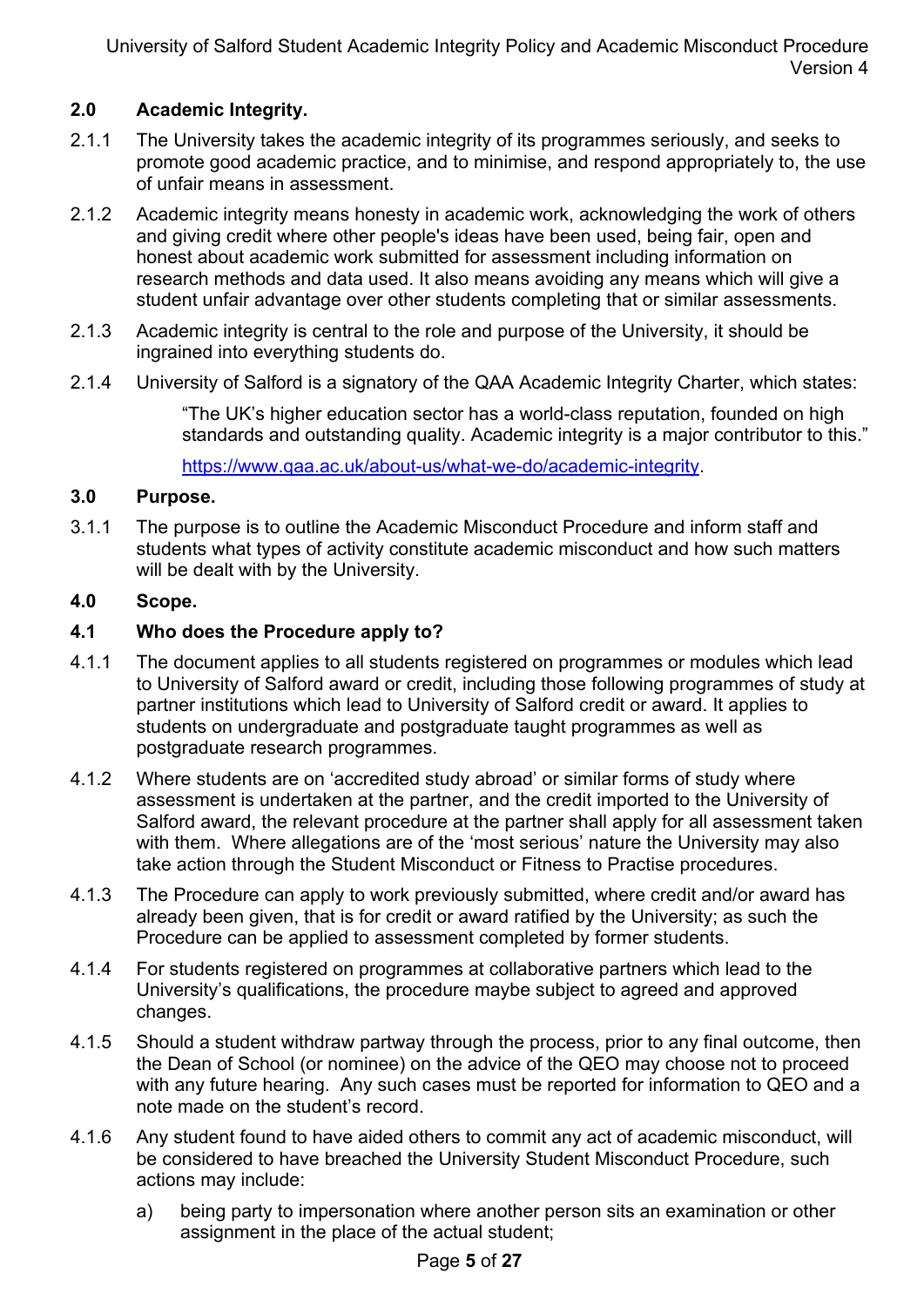- b) provision, or assistance in the provision, of evidence or knowledge or understanding in an examination or other assignment;
- c) provision of work, such as assignments, access to external websites which could be used for academic misconduct.

#### **4.2 What is academic misconduct?**

- 4.2.1 Academic misconduct occurs in formal University assessment and involves an action which gains, attempts to gain, or assists others in gaining or attempting to gain unfair academic advantage, or which puts others at an unfair disadvantage**.** As the Procedure requires all cases to be considered as strict liability, the action does not require intent on behalf of the student or other party.
- 4.2.2 In all cases it is the action, not the intention that is of concern.
- 4.2.3 Acts of academic misconduct can take many forms. These are likely to fall into, but are not restricted to, one or more of the following categories:
	- i) *Plagiarism*

 Plagiarism involves taking the work of another person or source and using it as if it were one's own. The source of the original material is hidden from the marker by not referencing it properly or by paraphrasing it without acknowledgement or by not mentioning it at all.

 Work includes, but is not restricted to, written work, ideas, musical compositions, computer programs, laboratory or survey results, diagrams, graphs, drawings and designs.

Plagiarism may occur in all forms of assessment, including written examinations.

 Where one student takes the work of another (without proper acknowledgement) this is also potentially an act of collusion (see iii) below).

ii) *Self-plagiarism (or double submission)* 

 Self-plagiarism (or double submission) is resubmitting previously submitted work on one or more occasions (without proper acknowledgement) for separate blocks of credit. This may include the re-use of text, research data, or, other information, without specific reference between one assessment and another. It will not normally include work submitted for reassessment/re-take within the same assessment.

iii) *Collusion* 

 Collusion occurs when, unless with official approval (for example in the case of some forms of group projects), two or more students collaborate in the preparation and production of work which is ultimately submitted by each in an identical, or substantially similar, form and/or is represented by each to be the product of their individual efforts.

 Collusion also occurs where there is unauthorised co-operation between a student and another person in the preparation and production of work which is presented as the student's own. The act of one student allowing another access to their own work is considered an act of collusion by both parties, regardless of intent.

 Where one student takes the work of another (without proper acknowledgement) this is also potentially an act of plagiarism (see i) above)

iv) *Falsifying experimental or other investigative results*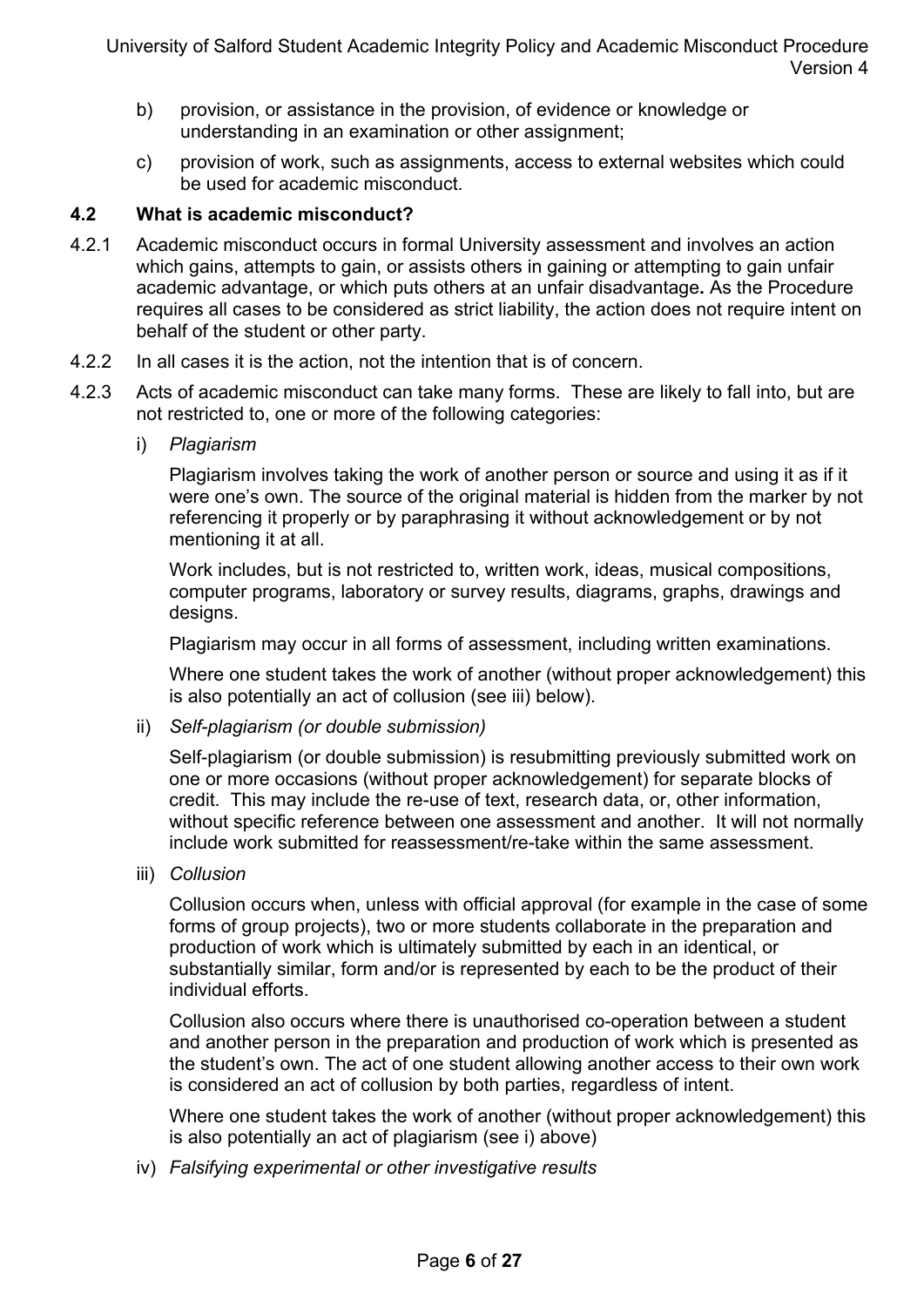This could involve a range of things that make it appear that information has been collected by scientific investigation, the compilation of questionnaire results, interviews etc. whereas, in reality, it has been made up or altered.

v) *Taking unauthorised material (including electronic devices) into an examination* 

 This involves taking materials or electronic devices of any sort, other than those specifically permitted, into any examination whether or not they could be used to gain advantage and whether used or not.

 It includes any 'smart' devices or devices with a 'memory' function and any written material, not previously and specifically exempted, which could be used to give an unfair advantage during the examination. It is not dependent on the actual use of, or an intention to use, any material or device that may have been taken into an examination. It would also include a student additional material/information within accepted, such as notes within a permitted book in an 'open book examination', or accessing material that is not expressly permitted via a computer/laptop where one is used as either part of the examination or as part of a reasonable adjustment plan.

vi) *Contracting another to write a piece of assessed work / Writing a piece of assessed work for another* 

 This involves any means whereby a person does work (in whole or in part) on behalf of another which is submitted for assessment. It includes assessments done for someone else in full or in part by a fellow student, a friend or family member.

It includes sitting an examination for someone else.

It also covers obtaining material from internet 'cheat sites' or other sources of work.

 In cases where one student of the University undertakes work for another, sanctions will normally apply to both students.

 The contracting of another to produce work, or producing work for another, may be considered an act of misconduct under the Student Misconduct Procedure/Fitness to Practise Procedure whether or not the work is submitted for assessment.

vii) *Copying from, or communicating with, another examination candidate during an examination.* 

 A student must not communicate in any way with another student during an examination, must not disturb other students, nor copy from them during an examination.

viii) *Bribery* 

 A student must not offer or give any member of academic or professional service staff money, gifts or any other advantage which is intended to induce or reward impropriety in the marking and/or processing of the student's examination or assessment.

 Bribery is morally wrong and a criminal offence. It exposes the University and its employees to the risk of prosecution, fines and imprisonment as well as endangering the University's reputation. As such all cases will involve a non-academic misconduct element and must be considered by a Student Misconduct Panel.

ix) *Failure to correctly obtain necessary approval* 

Failure to gain necessary approval before undertaking an assessment may, where such failure offers potential unfair advantage, for example starting or progressing with research without necessary ethical approval (at any level).

x) *Using means to disguise or alter the content of an assessment.*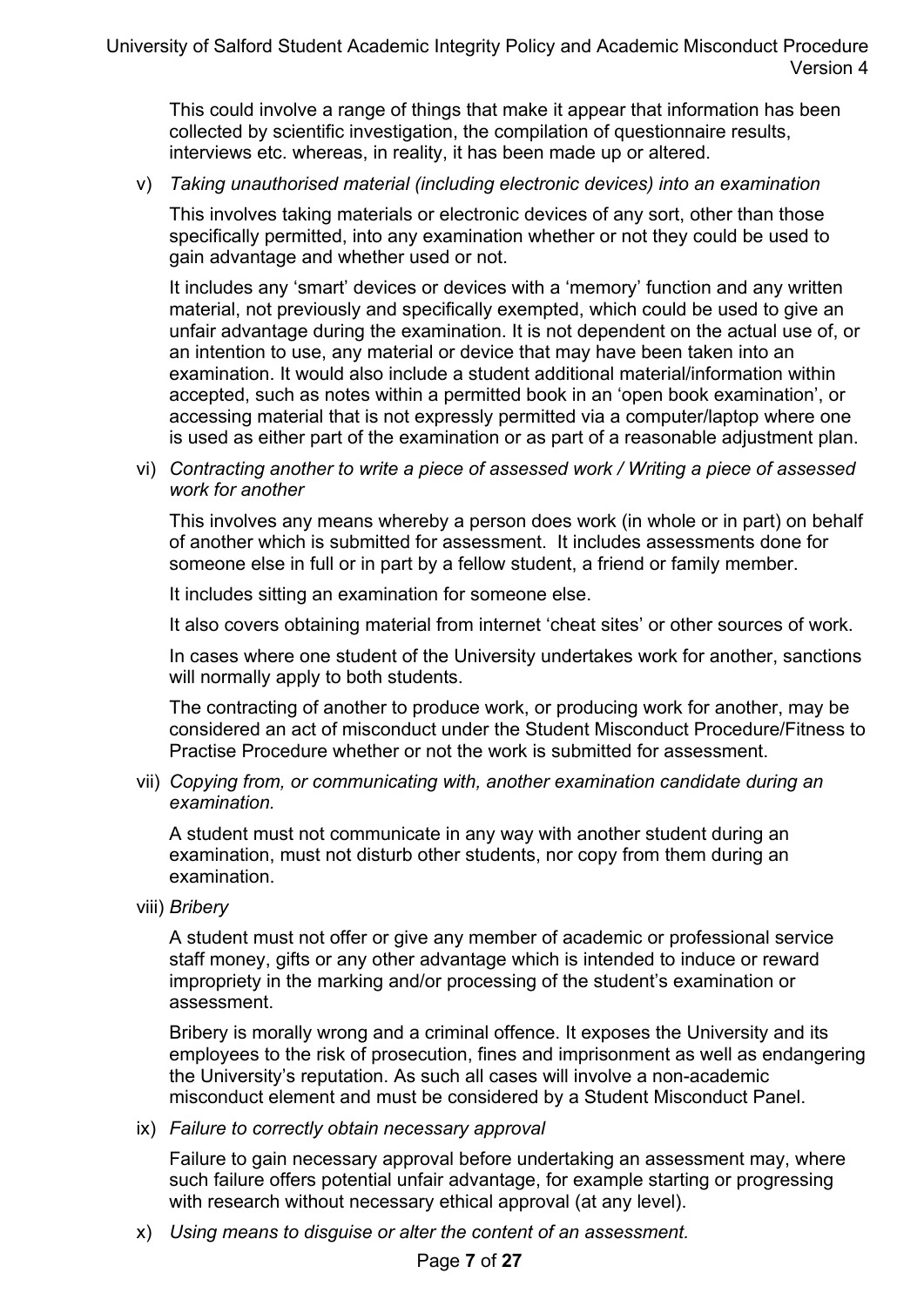This might include the use of 'text in an image', paraphrasing software or other means used to disguise part or all of the content of assessment in any way which could give an unfair advantage. Whilst normally these would be significant aggravating factors in other forms of academic misconduct, they could be considered misconduct in their own right.

xi) *Other* 

Exceptionally other forms of academic misconduct may be considered. In such instances the details of the concerns and the reasons that they are considered academic misconduct must be clearly stated in the notification of a case and in all records of formal consideration of that case.

# **4.3 Preventative Measures Against Academic Misconduct.**

- 4.3.1 Academic good practice needs to be embedded in the all programmes of study and signposted throughout a student's time at the University, from induction onwards, and included in programme handbooks and assignment briefs.
- 4.3.2 Students are advised to take particular care in respect of the following:
	- i) *Getting help from others / helping others*

Students are encouraged to discuss and share ideas and information, however those who assist others to commit academic misconduct whether or not for payment (that is by giving another student the opportunity to copy part or all of a piece of work, by providing copies of assessments or by providing bespoke assignments to another student) will be subject to the same sanctions as those who use unfair means (see *collusion* above).

Students are personally responsible for ensuring that they protect their own work, submit it themselves and do not allow other students to use their work, for example by allow others to have access to a laptop, memory stick and/or printing off work on their behalf.

ii) *Use of Readers/Note Takers* 

 Students with individual needs who require the services of readers or note takers are advised to use appropriately trained individuals. Further advice can be obtained from the Disability and Learner Support. http://www.askus.salford.ac.uk/disability.

iii) *Referencing* 

 Students using work which has been produced by other people within an assignment will need to ensure that they acknowledge or reference the source of the work. It is not just quoted text which needs to be referenced, but any use of another's works/ideas. Students should check with their Schools for particular requirements. Marks may be lost (not awarded) for poor referencing. If poor referencing is extensive throughout a piece of work, it could appear that the student is trying to claim credit for the work of others and the student may be deemed to have committed plagiarism. Guidance on good referencing practice is available from schools or may be provided through research training programmes. The Library provides detailed information on referencing and broader information literacy:

Skills for Learning http://www.salford.ac.uk/skills-for-learning.

- 4.3.3 The Assessment Handbook provides guidance for academic staff on how to develop types of assessment which minimise the opportunity for academic misconduct.
- **4.4 Repeat offences.**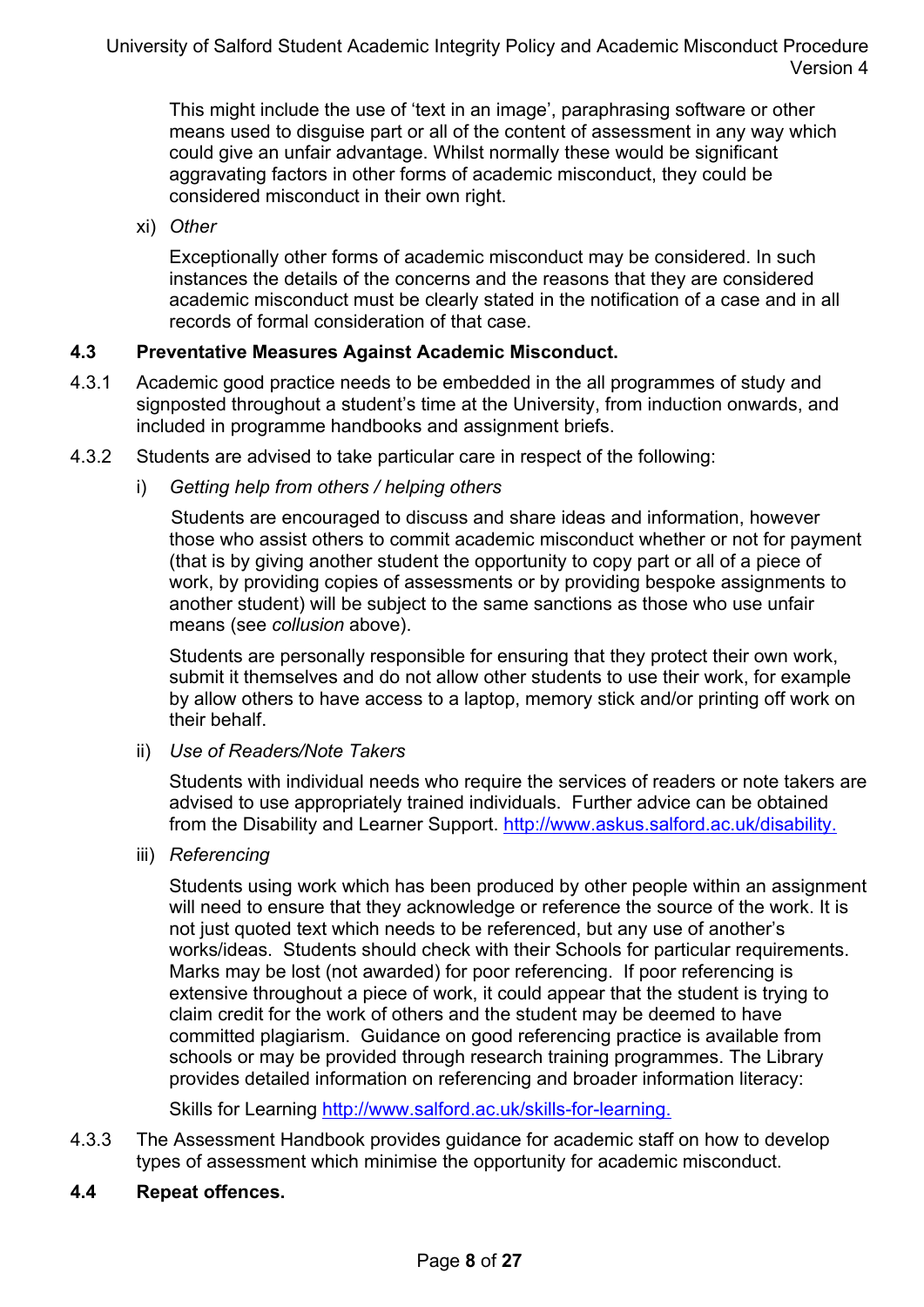- 4.4.1 Previous offences are not considered in the finding of academic misconduct but are used in deciding upon a sanction once academic misconduct is established.
- 4.4.2 Where students have been found to have committed repeat offences, then later offences will be treated more severely than the first offence when sanctions are applied.
- 4.4.3 A second offence can only be described as such when any previous case has been considered at a School Hearing/Student Misconduct Panel and the formal outcome notified to the student. Where this is not the case, such an offence should be considered to be a possible concurrent offence, that is where a student submits two assignments at the same time and has no prior offences.
- 4.4.4 Repeat offences, except at levels 3 and 4, will normally be considered at University level, at a Student Misconduct Panel, and students subject to the full range of sanctions available through that procedure as well as those available through this Procedure.

#### **4.5 Staff Disciplinary Procedure.**

4.5.1 Where the student is also a member of staff, guidance should be sought from Human Resources and QEO as any allegation could be considered under a separate specific procedure, or an agreed amended procedure for example the constitution of a Panel hearing may be amended.

#### **4.6 Supporters, Representatives and Witnesses.**

- 4.6.1 Students can be accompanied by one person at all meetings and hearings arranged through one of the University's student facing procedures. This person can either be a 'supporter' or a 'representative'.
- 4.6.2 Where a representative/supporter is attending a hearing with or on the student's behalf:
	- a) the representative must not be someone who has been suspended or excluded from the University for any reason;
	- b) the student must provide the name of the representative/supporter to the University, via the Secretary, at least 24 hours prior to the hearing;
	- c) it is the students responsibility to provide the representative/supporter with all relevant information and notification of meetings. The University is unable to cover any costs incurred by supporters, representatives and witnesses.

#### **Supporter.**

- 4.6.3 A supporter can take notes, offer the student support and guidance, but cannot make representations or ask questions on behalf of the student.
- 4.6.4 A supporter must not be someone who has been suspended or excluded from the University for any reason.

#### **Representative.**

4.6.5 A representative may make representations or ask questions on behalf of the student (although the student may be asked to directly answer some questions), can take notes and offer the student support and guidance.

#### **Legal Representation.**

- 4.6.6 There is no automatic right for a student to have legal representation at meetings and legal representation is only allowed for certain meetings or hearings where the student has been granted permission as set out below in the guidance https://www.salford.ac.uk/sites/default/files/2020-07/Legal-Representation.pdf.
- 4.6.7 Legal Representation will not normally be approved for School level hearings.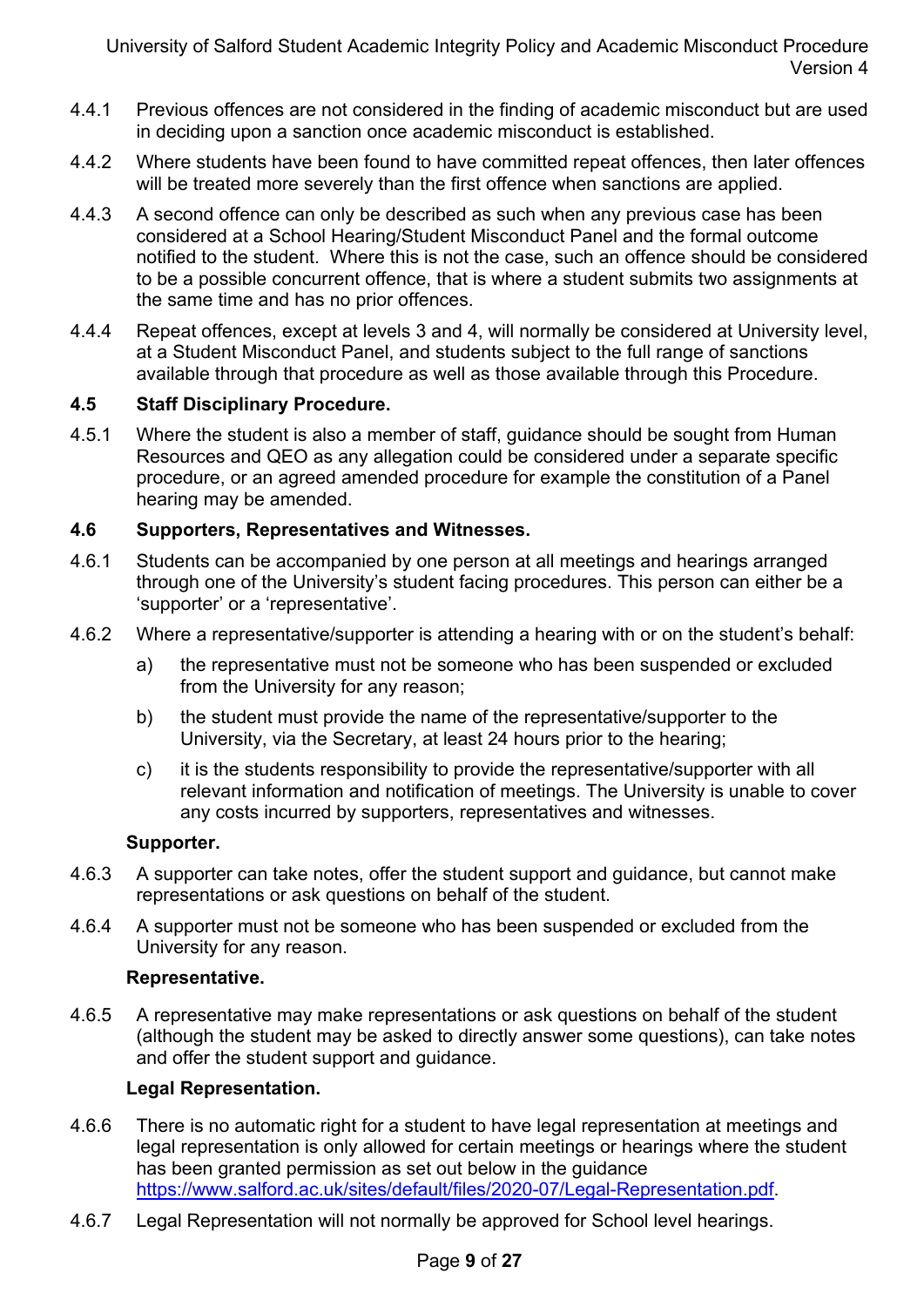#### **Witnesses.**

- 4.6.8 Witnesses are normally only called for formal hearings and only into a meeting for part of the hearing. Witnesses will be normally invited to make a short oral statement on the specific matter(s) they are called for, and then answer questions.
- 4.6.9 In some instances, a witness may attend only to make a statement, but not to answer questions. This would only happen in cases where there is an acknowledged need to avoid the possibility of a vulnerable witness being 'cross-examined'.
- 4.6.10 In some cases, such as where there is a formal investigation or academic misconduct on a PgR programme then the investigator or PgR Supervisor will be invited to be in attention for the whole hearing, as well as possibly appearing as a witness.

### **4.7 Recording of Proceedings.**

- 4.7.1 The audio recording of meetings and hearings held under this Procedure is prohibited, subject to such reasonable adjustment as may be agreed by the University where required to comply with the Equality Act 2010.
- 4.7.2 Where adjustments have been agreed, the student is asked to inform the Secretary in good time prior to the hearing to allow the University to ensure suitable facilities are available.

### **4.8 Standard and Burden of Proof.**

4.8.1 The burden is on the University to prove the allegation(s) of academic misconduct. In deciding whether the student has committed academic misconduct; the standard of proof shall be 'the balance of probabilities', that is on the evidence, the student is more likely than not to have committed academic misconduct.

#### **4.9 Covert recordings as evidence.**

4.9.1 The University will not normally accept the use of covert audio or video recordings (recordings made without the knowledge of another individual) as evidence to support a case.

#### **4.10 Verification of submitted evidence.**

4.10.1 Where evidence related to third parties is submitted in evidence (including GP letters, hospital communications etc) the University reserves the right to seek to confirm the authenticity of the evidence including, but not restricted to, contacting those third parties named.

#### **4.11 Student Status Pending Hearing – issuing of marks and progression.**

- 4.11.1 Where a member of academic staff marking a piece of assessment believes that academic misconduct may have occurred they should normally not continue to mark that work but should prepare a case and refer assessment concerned to the AMP.
- 4.11.2 Where work has been marked prior to the identification of possible academic misconduct, and where the Assessment Board which makes decisions on progression/award meets prior to the hearing to hear the case, the student may be informed of the unratified mark for the module(s). It must be made clear that this mark will not be ratified and the case has been referred under the Procedure. This will allow that the student to make an informed decision about resubmission/resit of the module(s).
- 4.11.3 Should no sanction be imposed through the Procedure marks will be ratified by ann Assessment Board.
- 4.11.4 If during the resit period there is no formal outcome to a case under this Procedure, the student is permitted to register at the previous level of study in order to have access to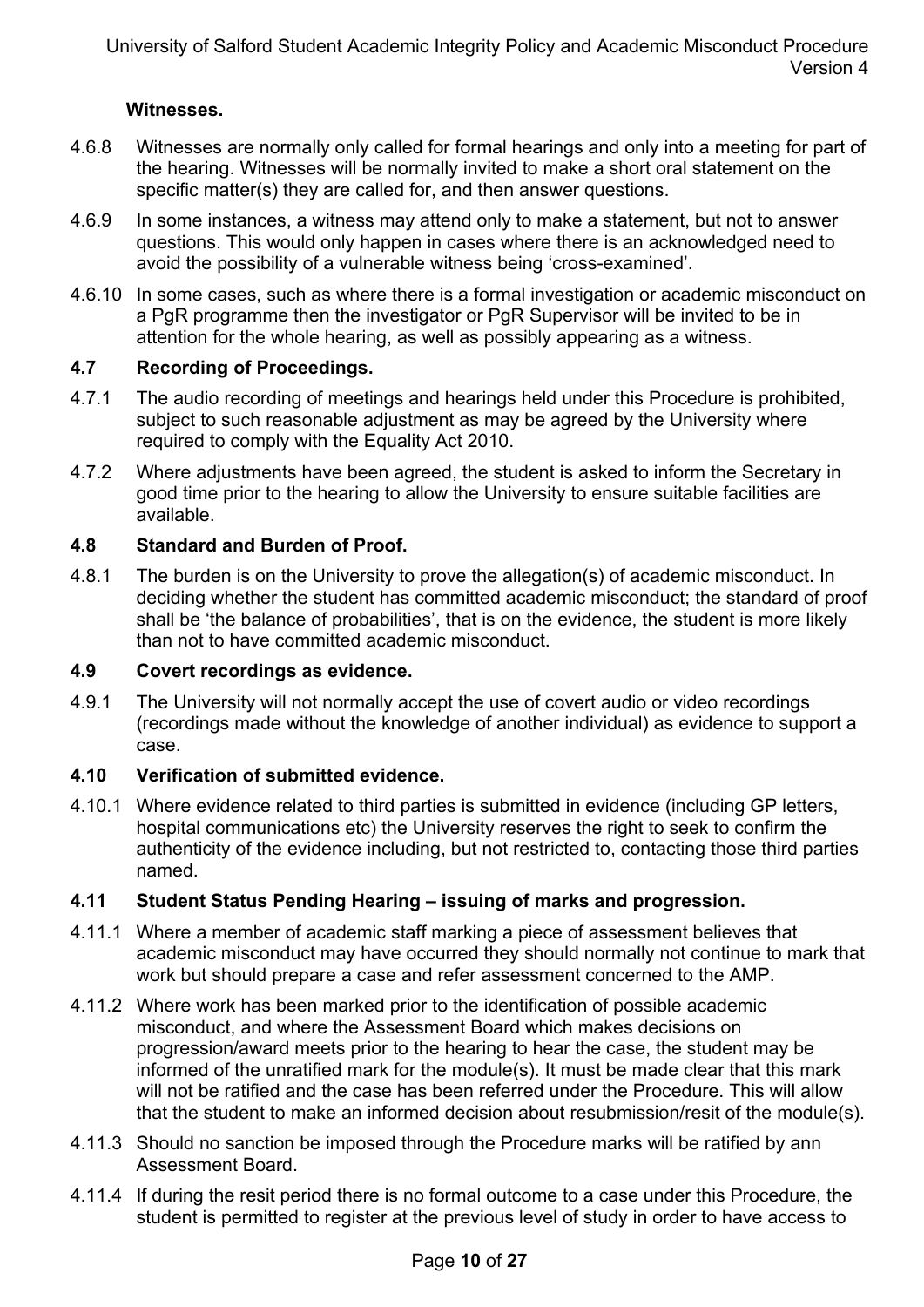University facilities. The student may also attend classes at the next level informally until there has been an outcome from the academic misconduct process. If the outcome is failure in the module(s) the student may have to step off the programme to redeem the module(s) at the next most appropriate point in time.

# **4.12 Data Protection.**

- 4.12.1 All processing of personal data is undertaken in accordance with the General Data Protection Regulation (GDPR) 2017.
- 4.12.2 In pursuance of this procedure, students' personal data will be shared within the University to the persons and departments named and with the Students' Union where appropriate.
- 4.12.3 This information will relate to specific occurrences of academic misconduct and will include only information deemed relevant to the case. The information will be used only for the purposes outlined in this procedure. Where it is determined that there is no case to answer, no details shall be held on a student's record. Otherwise, details of the incident and outcome shall be retained on a student's record. Records of all cases will be retained by QEO.
- 4.12.4 Where a student requests a review from the Office of the Independent Adjudicator, relevant information shall be disclosed to that office in order for the review to take place.
- 4.12.5 Findings of academic misconduct and sanctions imposed may be referred to in references which are requested for students.
- 4.12.6 Where cases are referred to a Student Misconduct Panel the data protection guidance associated with those procedures will apply.
- 4.12.7 Where a sanction of suspension or expulsion is imposed the University will inform the Home Office (UK Visas and Immigration) where approriate.
- 4.12.8 Where empowered to do so by approved agreements the University may refer outcomes to employers, sponsoring bodies, partner institutions or Professional Statutory & Regulatory Bodies (PSRBs).

#### **4.13 Related Documentation**

4.13.1 The following documents can be found on the University webpages:

https://www.salford.ac.uk/governance-and-management/student-facing-policies-andprocedures,

- Student Misconduct Procedure (SMP), *previously Student Disciplinary Procedure*,
- Fitness to Practise Policy & Procedure (FtP),

https://www.salford.ac.uk/governance-and-management/academic-handbook,

- Academic Regulations for Taught Programme (ARTP).
- Research Award Regulations (RAR),
- Assessment Handbook.
- 4.13.2 Supporting documentation for staff relating to the procedure can be found on the QEO staff hub:

https://www.salford.ac.uk/governance-and-management/student-facing-policies-andprocedures,

https://testlivesalfordac.sharepoint.com/sites/QEO/SitePages/Academic-Handbook.aspx.

#### **4.14 Governance and Management.**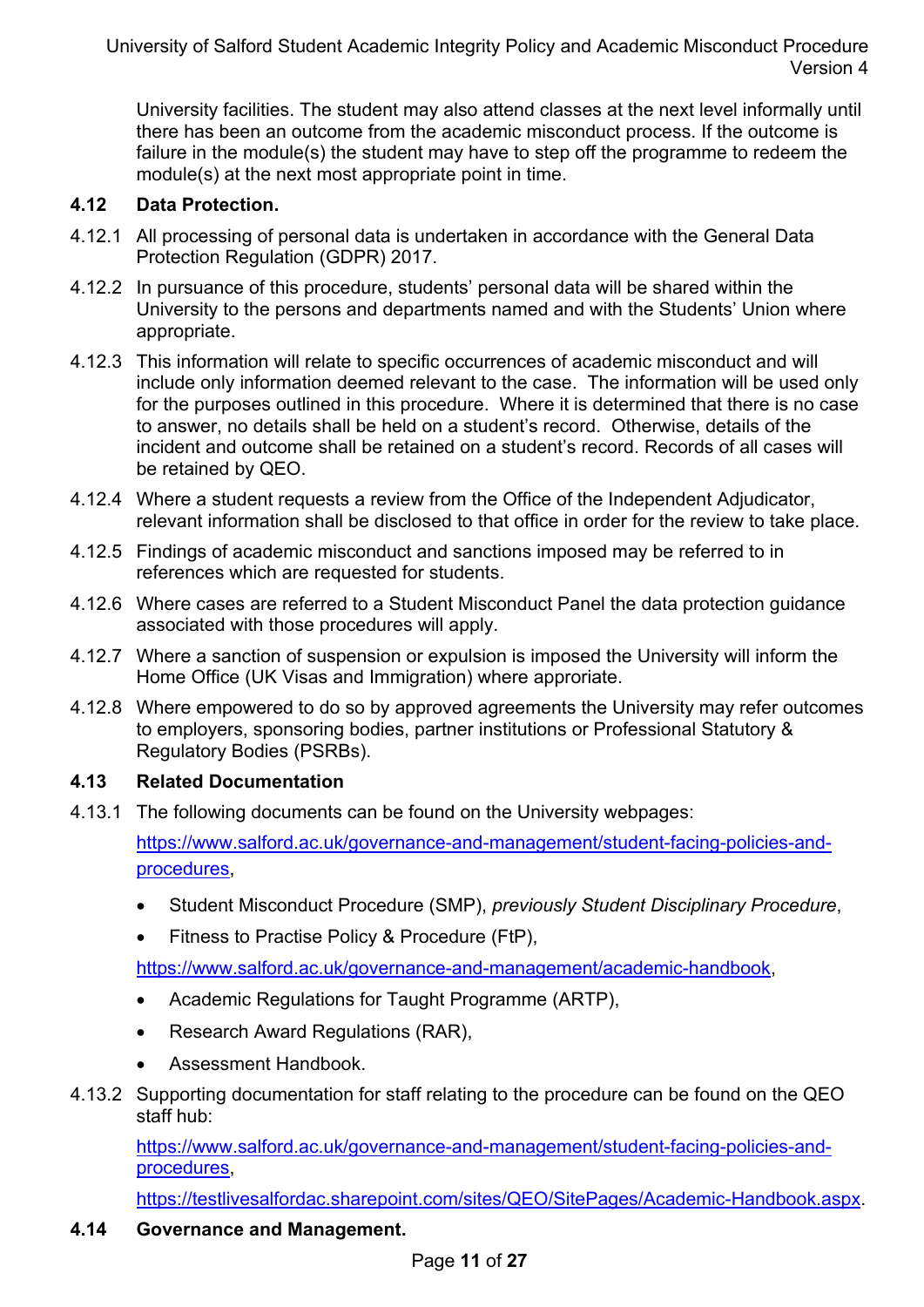- 4.14.1 The Director of Quality, Enhancement and Governance is responsible for the Academic Misconduct Procedure and has delegated responsibility for the implementation and communication of the Procedure to the Assistant Quality and Enhancement Manager within QEO.
- 4.14.2 The Assistant Quality and Enhancement Manager is responsible for administration of the Academic Misconduct Procedure. General enquiries from staff about the Procedure can be made to Richard Clemens or Annette Cooke, e-mail studentconduct@salford.ac.uk.
- 4.14.3 General information to students on the operation of the Academic Misconduct Procedure is available from AskUS, e-mail askus@salford.ac.uk.
- 4.14.4 Advice on good academic practice is available from relevant schools (usually via the Personal Tutor)
- 4.14.5 Support regarding good academic practise is available from the Library (Skills for Learning http://www.salford.ac.uk/skills-for-learning).
- 4.14.6 Individual independent advice to students is available from the Students Union (telephone 0161 351 5400 or email advicecentre-ussu@salford.ac.uk, website http://www.salfordstudents.com).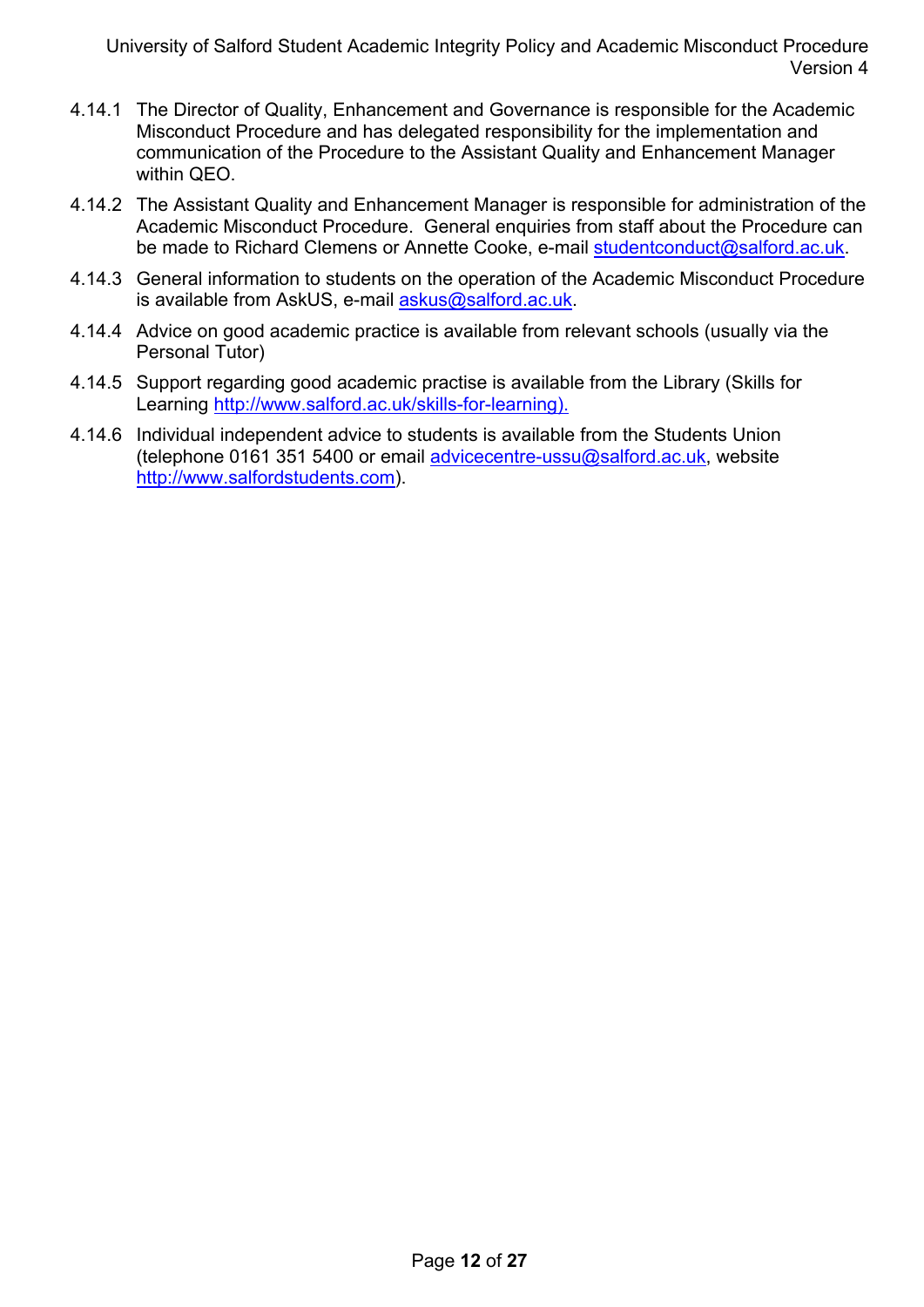#### **Academic Misconduct Procedure.**

#### **5.0 Dealing with Academic Misconduct: Preliminary Stage.**

- 5.1.1 The Dean of each School must appoint at least two members of staff to act as the School's Academic Misconduct Officers (AMO).
- 5.1.2 All cases of suspected academic misconduct must be supported by evidence documented by the person(s) who suspects the academic misconduct. For example, in a case of possible plagiarism, a marker of the assignment would highlight those passages which are unattributed, should provide a note of the sources from which these passages come and should indicate the extent of plagiarism as a percentage of the assessment in question. Those reporting suspected instances must use the Notification proforma - for cases of suspected academic misconduct (available for the QEO pages on the staff hub) or the Examinations Academic Misconduct form to do so.
- 5.1.3 Where a member of academic staff marking a piece of assessment believes that academic misconduct has occurred they should not continue to formally mark that work but should prepare a case and refer to the School's Academic Misconduct Officer (AMO). Staff can still 'mark' work, if it assists with informal feedback to students, but marks should not be entered into the assessment system at this point.
- 5.1.4 Where there are possibilities of more than one type of academic misconduct, for instance, in some alleged collusion cases a decision of plagiarism may be found against a student, then all possible outcomes should be identified. Similarly using another's data without correct citation may be considered plagiarism and falsifying experimental evidence.
- 5.1.5 A matching report from a text matching service (for example Turnitin) is not, on its own, evidence of academic misconduct even if the proportion of matching text is high. Original sources must be referred to and the nature of the assignment and the detail of the matched text (for example the number of sources and the need for extensive quotation) must also be considered. A finding of academic misconduct may be made even if there is an absence of matching text, for example, where a student has changed certain words to avoid being detected by a text matching service.
- 5.1.6 Where submission by the student via the text matching tool is not required in cases of suspected academic misconduct, the University may submit such work through the text matching tool to aid any investigation.
- 5.1.7 When an academic member of staff suspects academic misconduct in a piece of assessed work (for example an essay suspected as having been bought from a cheat site/essay mill), a student may be interviewed by an appropriate member of academic staff other than the marker using the "Guidance on Bought Work" (available for the QEO pages on the staff hub). A written note of this interview may be submitted as part of the evidence for consideration by a hearing.
- 5.1.8 All cases of suspected academic misconduct are reported via the AMO with supporting evidence.
- 5.1.9 The AMO has responsibility for preliminary consideration of such cases. In determining whether there is a case to answer, the AMO should refer to the guidance available - Preventative Measures Against Academic Misconduct (available for the QEO pages on the staff hub).
- 5.1.10 All cases must be treated as strict liability offences; that is to say, it is the action (academic misconduct) which must be considered, not the intention of a student to deceive or gain an unfair advantage.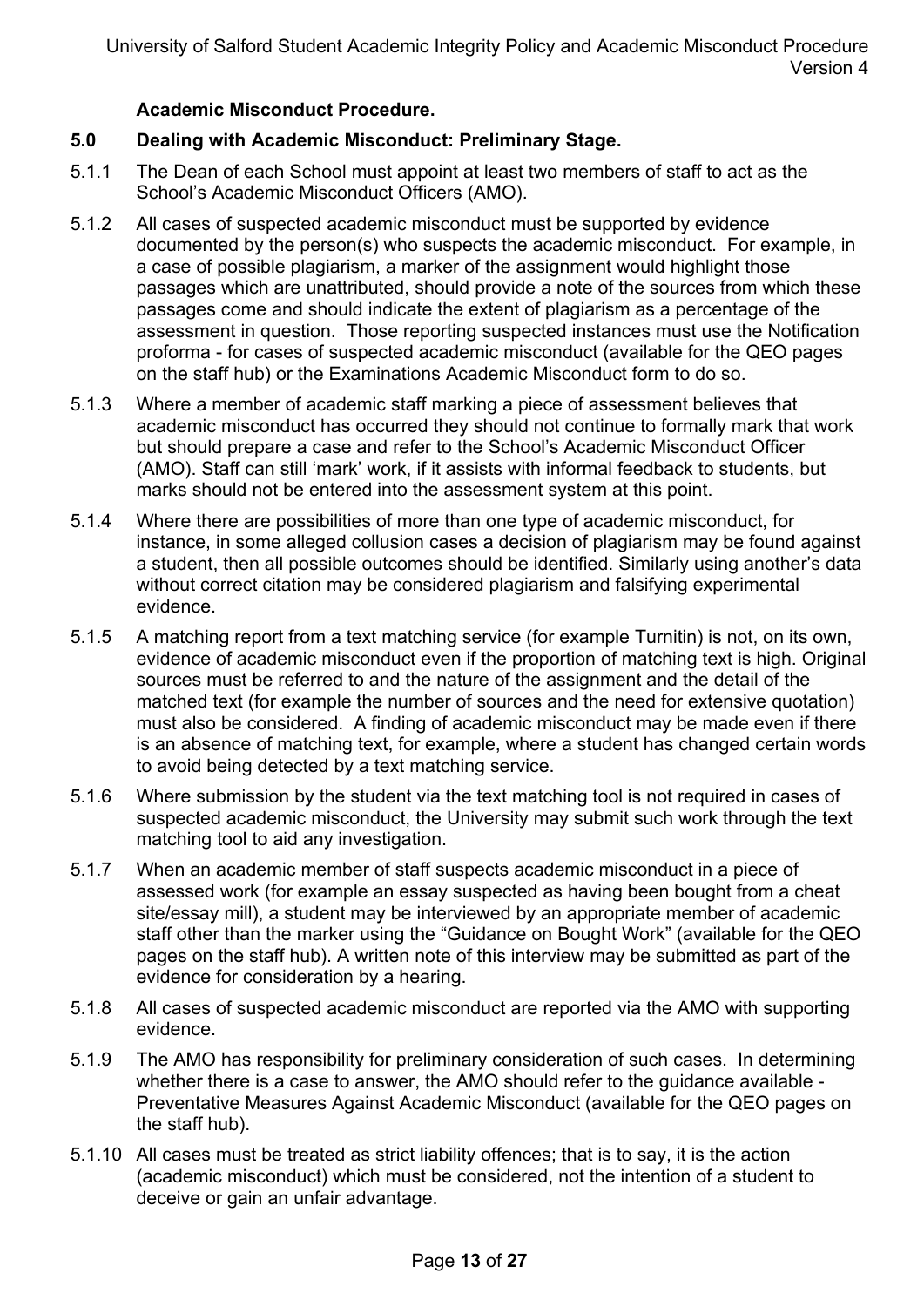- 5.1.11 In the case of suspected academic misconduct in an examination, the Senior Invigilator should follow the procedure set out in the "Essential Information for Invigilators" handbook and must report the incident to the student's school office by completing an academic misconduct report form. Then school office will forward the details of the incident to the relevant AMO. Where appropriate, any evidence of alleged misconduct should be recorded with relevant documentation at the time of the examination.
- 5.1.12 The AMO will take into account the extent of the alleged academic misconduct, the level and prior experience of the student and the conventions of the discipline and, using their academic judgement, will decide on one of the following steps:
	- there is no case to answer (in which case, notification will be provided to QEO to enable University-wide statistics about cases to be compiled, beyond this all records relating to the case must be destroyed);
	- it is a matter of poor academic practice;
	- there is evidence to indicate that academic misconduct may have occurred which requires further investigation.
- 5.1.13 Poor academic practice is a term used when students badly prepare a piece of work for assessment, for example the work may be referenced and cited, but not using the correct format or system. It may include some paraphrasing which only slightly alters the original source or incorporate so many reference texts that there is very little evidence that the student has engaged with the topic in question. Whilst such scenarios might not reflect academic misconduct they show a lack of engagement with assessment criteria or engagement with the teaching a student has received and should therefore be sanctioned by using the normal assessment criteria.
- 5.1.14 Where the preliminary consideration finds poor academic practice, the student should be informed of this in writing and be invited to discuss this with an appropriate member of academic staff (such as the Personal Tutor) at the earliest possible opportunity. The student should be given clear advice on the steps they must take to prevent a recurrence of this poor practice. A note of this discussion should be given to the student within 5 working days of the meeting and a copy kept on the student record, so that students who are referred repeatedly can be identified. Any student who without good reason refuses or fails to attend a meeting will still be provided with written advice, but such a refusal or failure to attend will be noted on the student's record. Student's should also be referred to other available resources, such as through Skills for Learning.
- 5.1.15 Where the preliminary consideration finds that academic misconduct may have occurred, the student will be informed of this in writing and will be advised that the matter is referred either to a hearing with a nominee of the relevant Dean of School (hereafter referred to as the Dean), in the most serious cases, the University's Student Misconduct Panel. See Section 9 below and Appendix B.
- 5.1.16 Given the level of study and the application of appropriate sanctions all suspected cases of academic misconduct in postgraduate research awards must be reported to the University's Student Misconduct Panel.
- 5.1.17 Except where any alleged academic misconduct is referred to the Student Misconduct Panel, each instance of alleged academic misconduct will be considered by the home School for the module where such alleged misconduct has been identified. Where an individual student faces multiple concurrent cases of academic misconduct from modules across more than one school then normally all the concurrent cases should be considered by a single school (the choice of school to be determined by the University not the student).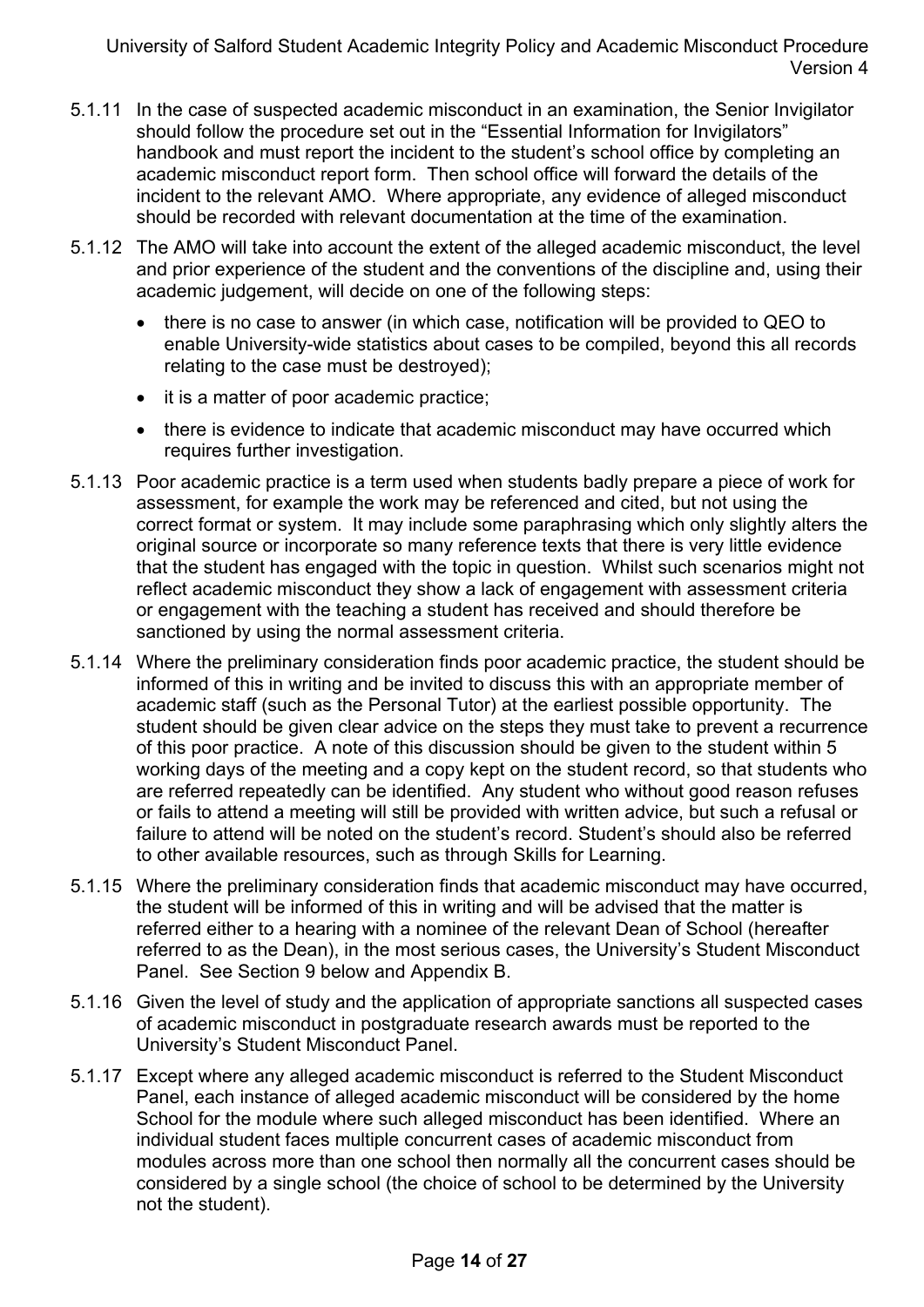5.1.18 In all instances, the AMO must complete the relevant section of the Notification proforma for cases of suspected academic misconduct (available for the QEO pages on the staff hub).

# **6.0 Dealing with Academic Misconduct: Formal Stage – referral to School level.**

- 6.1.1 The Dean of School shall identify suitably experienced nominees from the School to be responsible for making decisions as allowed by the Procedure (referred to from here on in as the Dean). The nominee must receive University training in the operation of this Procedure before taking up the role.
- 6.1.2 In all cases which are not referred to a University Panel hearing, where there is evidence to indicate that academic misconduct may have occurred, the cases should be heard by the Dean. The student will be given a minimum of 10 working days' notice in writing by an e-mail to a University email address (where one is available) before the meeting of the Panel except where the student has agreed in writing that a shorter notice is acceptable. The 10 working days will be counted from the date of the notification. The student will be informed, in writing, of the nature of the allegations and be provided with all the evidence to be considered.
- 6.1.3 The AMO will compile the paperwork and forward to the Secretary.
- 6.1.4 The Notification form must include details of any previous proven cases of academic misconduct made against the student. These must be separated by the Secretary prior to referral to the Dean hearing the case.

#### **7.0 School hearing.**

- 7.1.1 The purpose of the School hearing is to determine whether an offence of academic misconduct has been committed and to determine and impose sanctions.
- 7.1.2 Where the Dean's nominee has been involved in the assessment of a student whose case is being heard, the Dean of School will identify a substitute alternative trained member of staff.
- 7.1.3 The School will provide secretarial support for the hearing and a Record of Consideration will be kept of the meeting and forwarded to QEO. Further details on the School level hearing can be found in Appendix C.
- 7.1.4 The student may submit written evidence to the School hearing and this must be received at least 5 working days before the date of the Panel meeting. The Dean may choose to discount any documentation received after this point.
- 7.1.5 A student may request that the matter be considered as a 'paper based' hearing, that is the Dean will consider the documentation submitted by the AMO and the student without either being in attendance.
- 7.1.6 The AMO and the student may call witnesses. The University must notify the student of any witnesses called at least 10 working days before the hearing. A student must notify the University, via the Secretary, of any witnesses they intend to call at least 5 working days before the hearing.

#### **8.0 Attendance at School hearings.**

- 8.1.1 A student may be accompanied by one person of their choosing at any stage in the Academic Misconduct Procedure, subject to the requirements of section 4.6.
- 8.1.2 The AMO will be expected to attend to represent the School at the meeting.
- 8.1.3 If a student is unable to attend the School hearing and notifies the Secretary at least 5 working days in advance, they will be permitted to submit written representation in support of their case. In this instance, the AMO shall not be invited to attend the meeting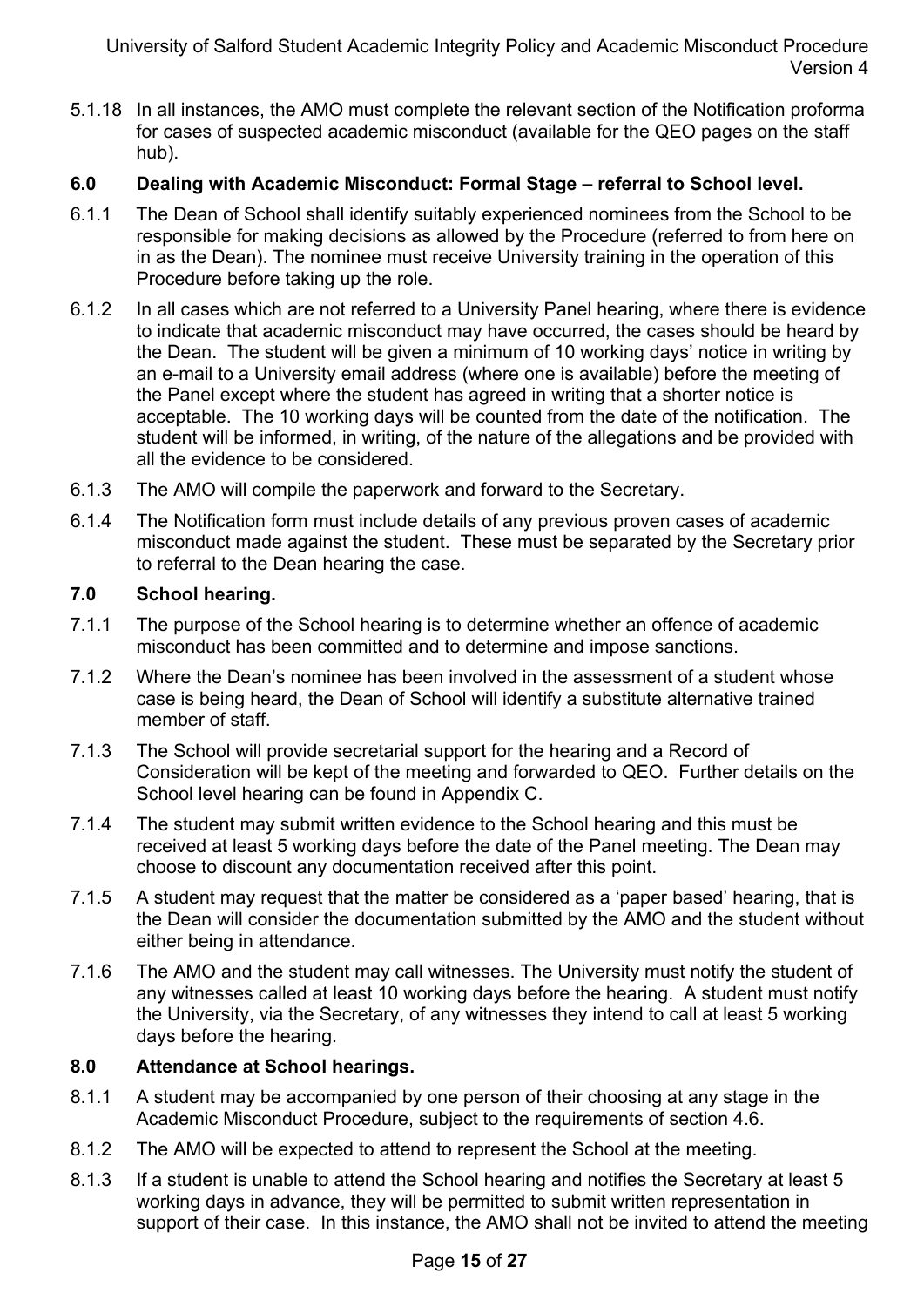to present the case and the Dean's decision shall be based on the paper evidence only. In such circumstances, the AMO may be asked to provide answers on specific technical questions, for instance relating to the operation of the assessment.

- 8.1.4 A student may request to attend the hearing via "video conference" or similar. Again, in such cases, the student must make the request in writing at least 5 working days prior to the hearing. The student is responsible for ensuring that they, the student, have access to appropriate technology.
- 8.1.5 If the student or the AMO, to whom proper notice of a meeting has been given does not appear at the meeting, the Dean may proceed to consider the case in their absence. However, if reasonable grounds for non-attendance have been provided (for example sickness absence) the Dean has the discretion to adjourn. If the student's chosen companion is unable to accompany the student at the hearing for any reason, the meeting will not normally be adjourned; a substitute may need to be found by the student.
- 8.1.6 Where there is no previous notification of non-attendance by the student the AMO may remain to present the case and answer questions as required by the Dean.
- 8.1.7 The Dean shall reach a decision on every case presented to them, save only where the Dean considers it would be contrary to the interests of natural justice to reach a decision, in which case the Dean shall adjourn the case to a future meeting clearly recording the reasons for its decision and report this decision in writing to the student, the AMO and QEO.
- 8.1.8 The student will be responsible for paying the costs of their attendance and costs of any representative and the University will not reimburse these.

#### **9.0 Dealing with Academic Misconduct: Formal Stage – referral to University level.**

- 9.1.1 In the most serious cases where the AMO considers that the sanctions available to the AMP are insufficient, the AMO will refer such cases to the University's Student Misconduct Panel (see the Student Misconduct Procedure) on one or more of the following grounds:
	- there is a prior proven offence of academic misconduct;
	- there are concurrent allegations of more than one instance of academic misconduct involving substantial amounts of total credit volume of the programme of study;
	- the offence is at an advanced level of study (for example the offence has been committed at Level 7 or 8); In the event of an allegation of academic misconduct in the taught element of a research award (for example DProf), the matter will be referred to the University Student Misconduct Panel.
	- the academic misconduct is compounded by deliberate deception or lying (for example purchasing an essay from a cheat site; stealing work from another student);
	- other students' assessment has been disrupted or affected in some way by the student's academic misconduct;
	- there is an allegation of bribery or other serious aggravating factor;
	- where given the specific nature of the alleged academic misconduct, or the unusual nature of the assessment, an institutional view would be beneficial.
- 9.1.2 In line with the principles of natural justice and the avoidance of instances of 'double jeopardy', a case, once considered at a School hearing, should not be reheard by a University level hearing, however linked issues related to student misconduct or fitness to practise may be addressed through relevant procedures.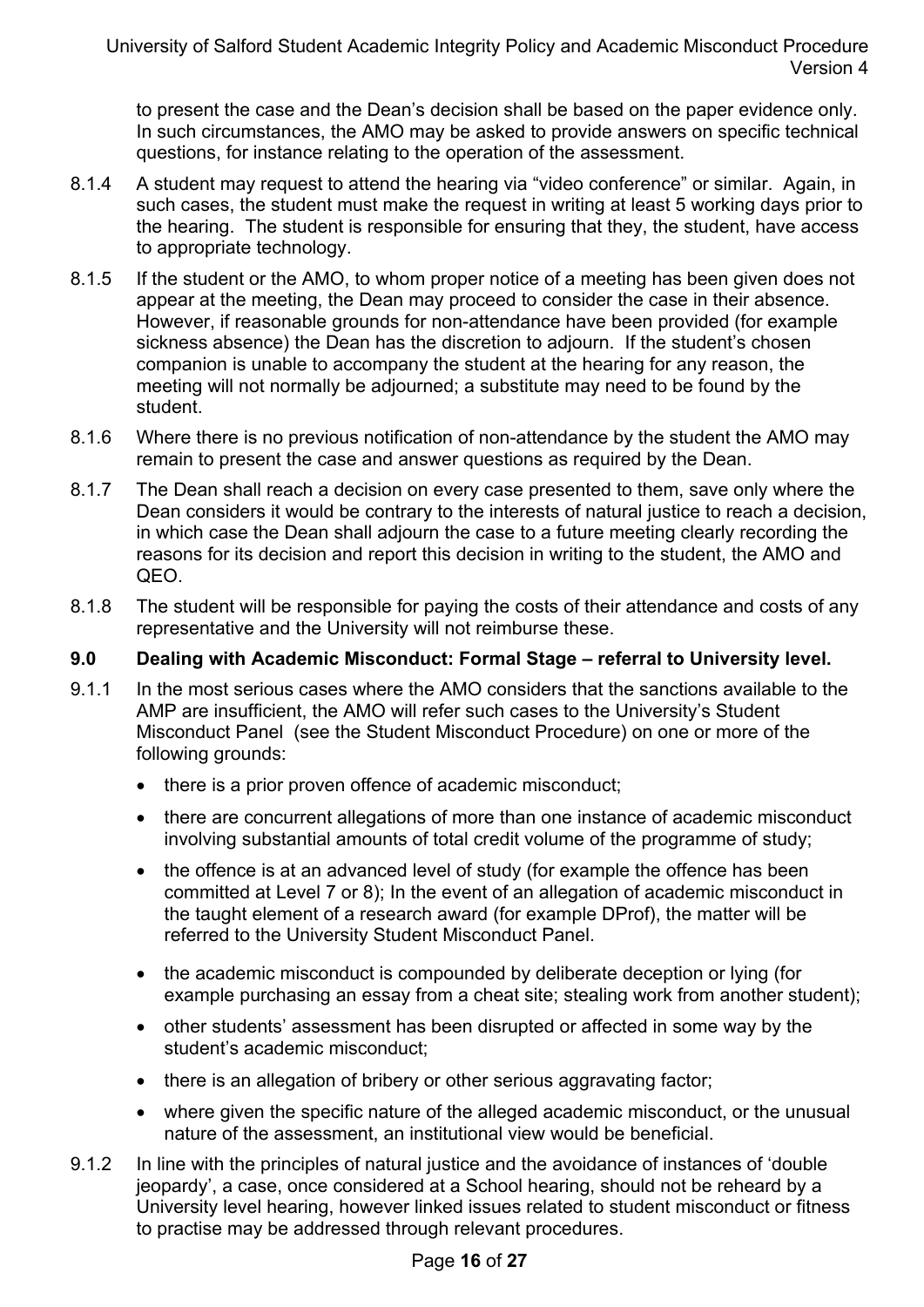- 9.1.3 Where it becomes apparent that a case originally raised as a case of suspected academic misconduct and considered through this procedure may actually relate to potential breaches of another procedure, a case may then be raised under the alternative procedure. In doing this, the AMO should liaise with the relevant member of staff nominated by the Dean for that procedure and the student informed in writing of any change. Guidance on this is available from QEO on a case by case basis.
- 9.1.4 Students on research awards examined by thesis (or folios of composition, folio of films and/or videos) alleged to have engaged in academic misconduct will have their cases referred to the University Student Misconduct Panel.
- 9.1.5 In cases deemed most serious, the University Student Misconduct Panel will have recourse to the range of academic sanctions available from this procedure in addition to the normal range of sanctions.
- 9.1.6 The process for hearing cases at a University Student Misconduct Panel will be similar to that for School level hearings, although the process for the operation of the hearing will be that in the Student Misconduct Procedure.

#### **10.0 Academic Sanctions – taught programmes.**

- 10.1.1 In deciding which academic sanction to impose, the hearing shall take into consideration, amongst other matters, admission of academic misconduct by the student, the seriousness and the extent of the misconduct. For example, any admitted misconduct would normally be treated more leniently than a denied offence.
- 10.1.2 Students citing personal mitigating circumstances should be advised that such matters are dealt with at School level at the appropriate point in time under the University's Personal Mitigating Circumstances (PMC) Policy by the School's PMC Reviewers and cannot be taken into account through the Academic Misconduct Procedure and must not be considered by the hearing. For Postgraduate Research students, routes to notify the university of personal mitigating circumstances are outlined in the Code of Practice for the Conduct of Postgraduate Research Degree Programmes and these routes should be followed.
- 10.1.3 The hearing shall apply one of the following sanctions in the event of the student being found to have committed academic misconduct:
	- a) a mark of 0 or grade of F is awarded for the component of assessment in question;
	- b) a mark of 0 or grade of F is awarded for the component in question and the module mark kept at the minimum pass mark
	- c) a mark of 0 or grade of F is awarded for the component in question and marks for all modules at that level will be kept at the minimum pass mark.
- 10.1.4 Any student found to have committed academic misconduct will be directed, in addition to the above, to undertake appropriate study skills and where appropriate seek guidance on the use the University's text matching detection tool, Turnitin (accessed via Blackboard). These requirements should be set out in the formal notification of outcome.
- 10.1.5 Demonstrated cases will be referred back to the Assessment Board for implementation of the sanction. The Assessment Board/Postgraduate Research Award Board will inform the student of its decision in the normal way and of any academic requirements following the implementation of the sanction.

#### **11.0 Retrospective sanctions/removal of credit and award.**

11.1.1 Where academic misconduct has been found to have occurred after the results have been ratified by an Assessment Board/Postgraduate Research Award Board, the sanctions will be retrospectively imposed, so necessitating the removal of previously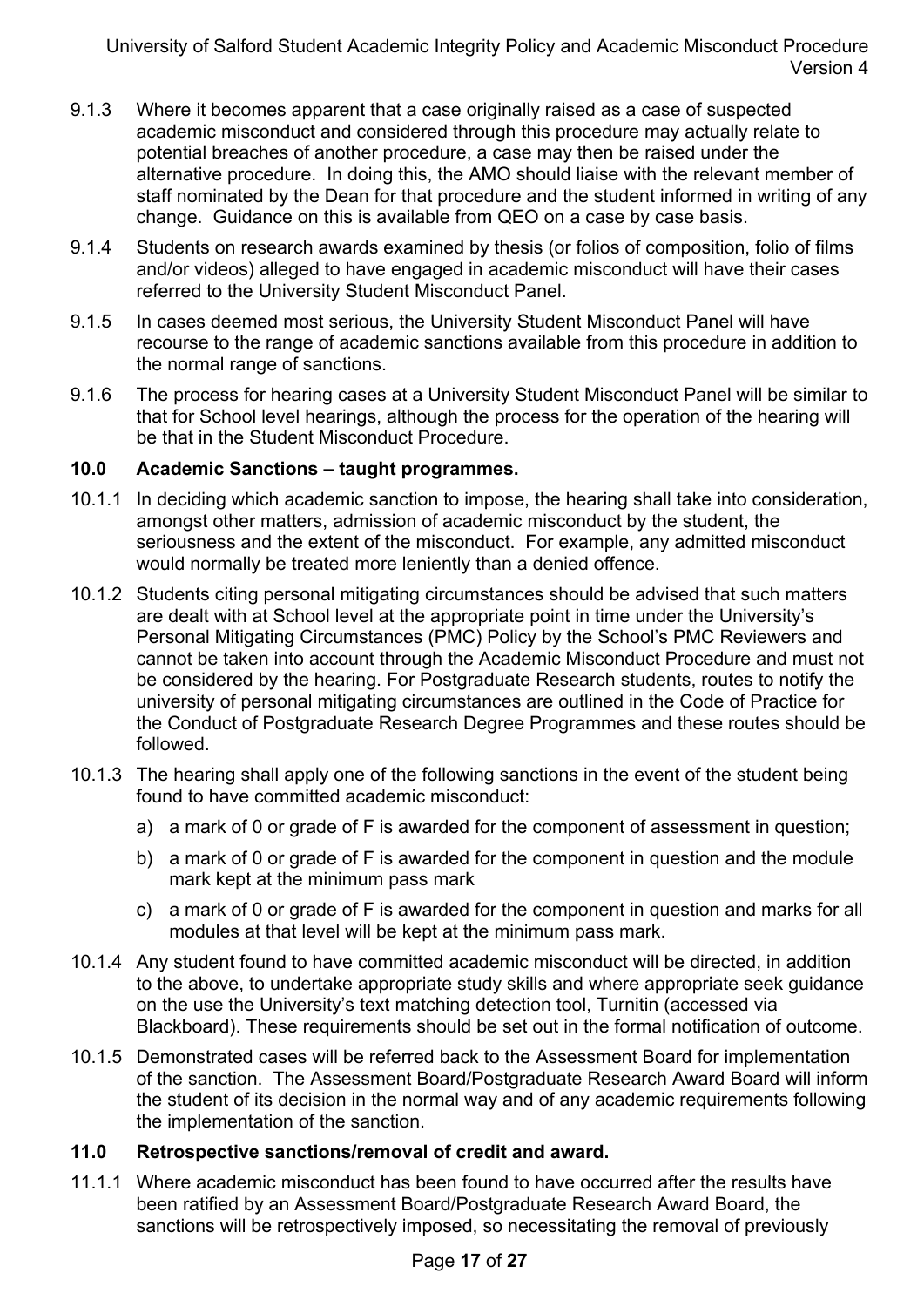awarded modules or credits. The decision to rescind academic credits or awards is made by the Assessment Board or the Postgraduate Research Award Board. It must be recorded in the minutes of the board, plus in the formal record of the hearing held under the Academic Misconduct Procedure and reported in the annual overview of this procedure.

#### **12.0 Compensation.**

12.1.1 Where a component mark of 0 or grade of fail has been awarded as a sanction for academic misconduct and the student fails the module, that module shall not be eligible for compensation (*Academic Regulations for Taught Programmes).*

### **13.0 Academic Sanctions – research programmes.**

- 13.1.1 Normally, any finding of academic misconduct at Level 8 will result in the expulsion of the student from the University.
- 13.1.2 However, in exceptional cases where the nature of the misconduct is marginal and there are significant, compelling and evidenced exceptional circumstances (please note personal mitigating should be reported at the time via appropriate routes see section 10.1.2), then for a student at Interim Assessment (IA) or Internal Evaluation (IE) the Student Misconduct Panel may set a sanction of 'fail' for that assessment. Additionally, there will be a requirement that the student undertake further training on academic good practice and provide a personal written reflective statement on academic good practice and academic misconduct in no less than 20 working days from the date of the issuing of the written notification. This written submission will be signed off by the Postgraduate Research Coordinator or Associate Dean Research & Enterprise prior to recommencement of study, and in no less than 20 working days from the date of receipt.
- 13.1.3 In such exceptional circumstances, the Panel must provide and record a clear and explicit rationale, recorded in the minutes of the hearing, as to why a sanction other than expulsion was determined.

#### **14.0 Entitlement to reassessment/retaking.**

- 14.1.1 Where a component mark of 0 or grade of fail has been awarded as a sanction for the use of unfair means a student shall be permitted the normal entitlement of further opportunities to pass the module (the opportunities which remain will depend on the point in the academic cycle at which the 0 has been awarded). Further opportunities may include:
	- a) an opportunity to be reassessed at the stipulated time;
	- b) an opportunity to retake the module the next time the module is delivered.

# **15.0 Appeals/Review.**

- 15.1.1 The student shall be allowed 10 working days from the date on the formal outcome notification (either the outcome from a School hearing or a Panel hearing) to provide written notice of an appeal and relevant supporting evidence to QEO. Where, exceptionally, the Record of Consideration or minutes of the hearing are delayed then the deadline for appeal will be extended until 10 working days from the date of the availability of the Record of Consideration/minutes.
- 15.1.2 Appeals should be submitted using an appeal form (available via https://www.salford.ac.uk/governance-and-management/student-facing-policies-andprocedures.)
- 15.1.3 The appeal must identify one or more of the three following grounds it is being submitted in relation to: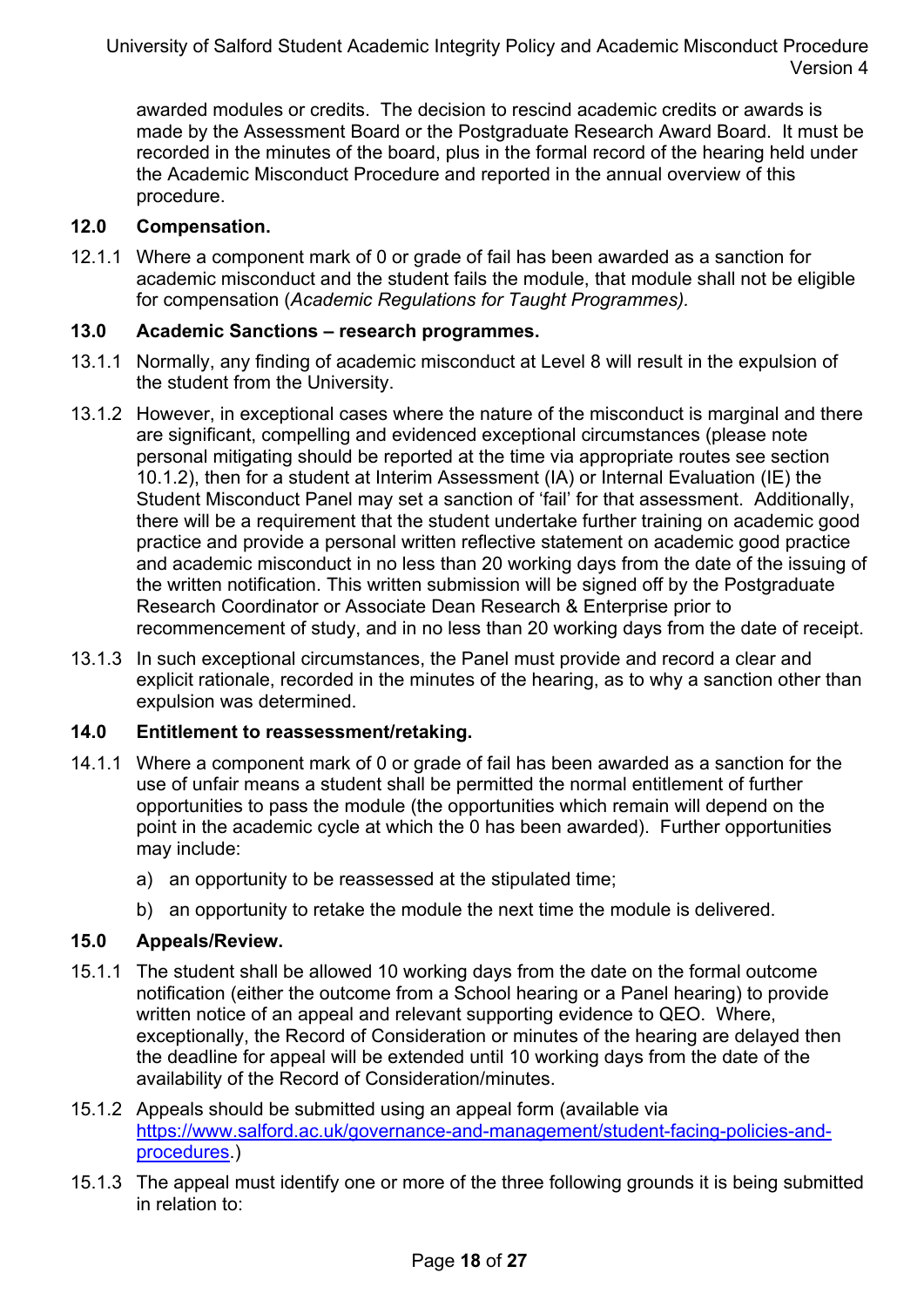- A: that new and relevant evidence is available which, for good and reasonable cause, was not available to an earlier stage of the Procedure (as the case may be). (Exceptional circumstances are needed to explain why any evidence could not have been made available);
- B: that there was a relevant and significant defect, error or mistake in the conduct of the earlier stage of this Procedure which casts reasonable doubt on the decision reached by the Dean of School or Panel hearing (as the case may be) in that the decision might have been different if the defect, error or mistake had not occurred;
- C: that the decision reached at the earlier stage of this Procedure is manifestly unreasonable. In this context, unreasonable will be taken to mean perverse, i.e. the decision was not one that a similar process might have reached.
- 15.1.4 A request from a student for a rehearing is not a valid ground of appeal.
- 15.1.5 The student must not only state a ground or grounds for appeal but must also provide evidence to substantiate those grounds.
- 15.1.6 An appeal shall only be heard by an Appeal Panel if there is evidence to support one or more of the grounds set out above.
- 15.1.7 The Director of Quality, Enhancement and Governance (or nominee) shall, in all cases, and normally within 5 working days, determine whether the appeal has been received within the appropriate timescale and discloses a valid ground of appeal.
- 15.1.8 The Director of Quality, Enhancement and Governance (or nominee) shall reject any appeal which does not disclose a valid ground of appeal; does not evidence a ground or grounds of appeal or is out of time. In such instances, the student shall be formally notified by a Completion of Procedures Letter.
- 15.1.9 If the notice of appeal is accepted as valid by the Director of Quality, Enhancement and Governance (or nominee), depending on the ground(s) for appeal, they may refer the case back to an earlier stage of the Procedure or to a Student Misconduct Appeal Panel as appropriate.
- 15.1.10 The Chair of the Student Misconduct Panel, where requested, shall have power to defer the operation of a non-academic sanction where an appeal is pending against a decision of the Panel to suspend a student, to withdraw an award or to expel a student pending that appeal. However such decision will not apply where a student would be expected to attend a placement, clinical practice or other direct interaction with the public without agreement of the relevant nominee of the Dean of School.
- 15.1.11 The process for Student Misconduct Appeal Panels is included in the Student Misconduct Procedure.

#### **16.0 External Review.**

- 16.1.1 The Office of the Independent Adjudicator for Higher Education (OIA) runs an independent scheme to review student complaints. The University of Salford is a member of this scheme. If a student is unhappy with the outcome they may be able to ask the OIA to review their complaint. More information about making a complaint to the OIA, what it can and cannot look at and what it can do to put things right here: https://www.oiahe.org.uk/students.
- 16.1.2 A student's case will normally need to have completed the Academic Misconduct Procedure before submitting a complain to the OIA. The University will send a letter called a "Completion of Procedures Letter" when a student has reached the end of our processes and there are no further steps which can be taken internally. If an appeal is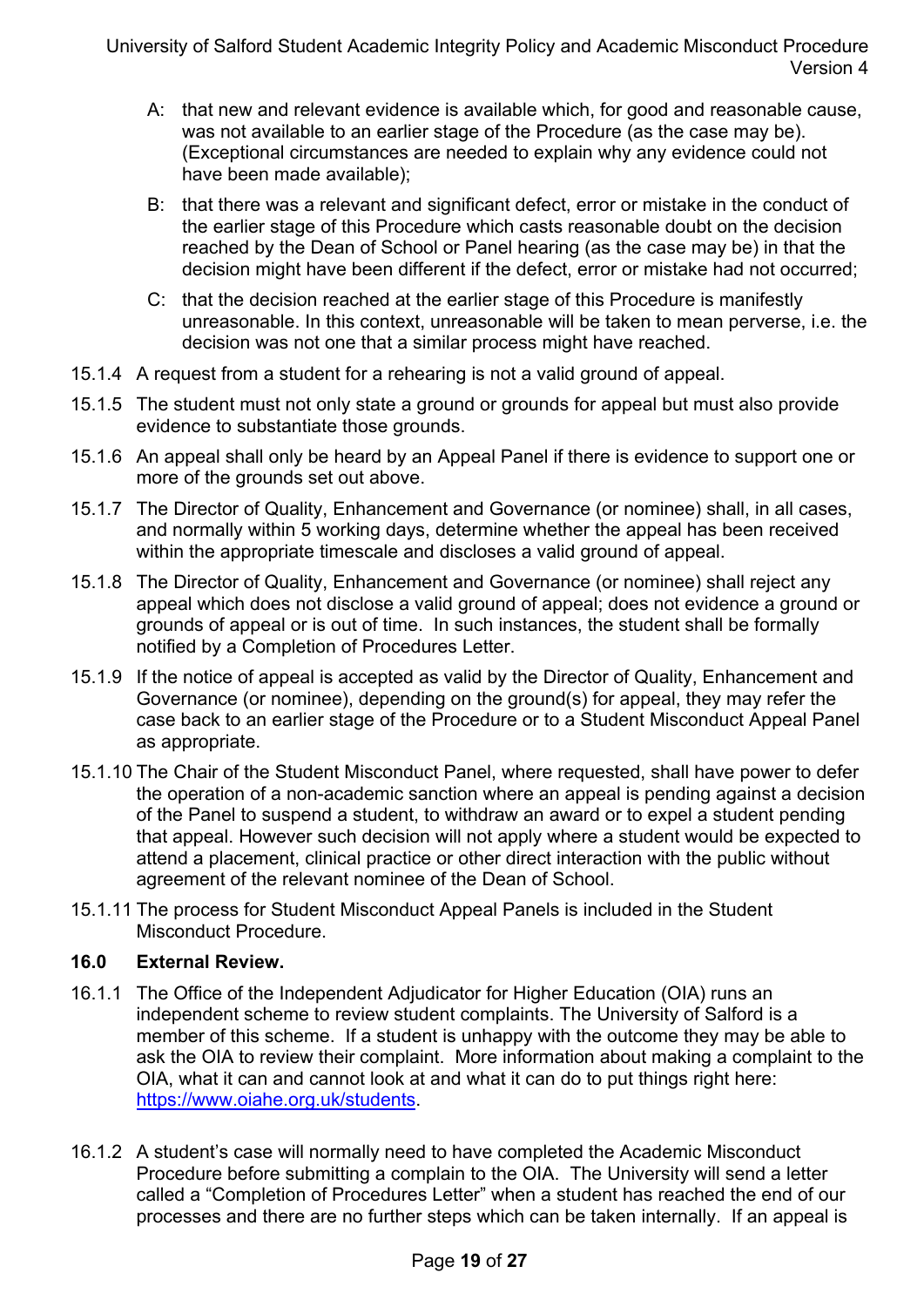made against a formal decision taken under this Procedure is not upheld, the University will issue a Completion of Procedures Letter automatically. If an appeal is upheld or partly upheld a student can ask for a Completion of Procedures letter. More information about Completion of Procedures Letters and when a student should expect to receive one here: https://www.oiahe.org.uk/providers/completion-of-procedures-letters.

# **Appendices**

Appendix A Guidelines on when to refer cases to University level hearings.

Appendix B School hearings.

Appendix C Indicative Guidance for the Application of Sanctions.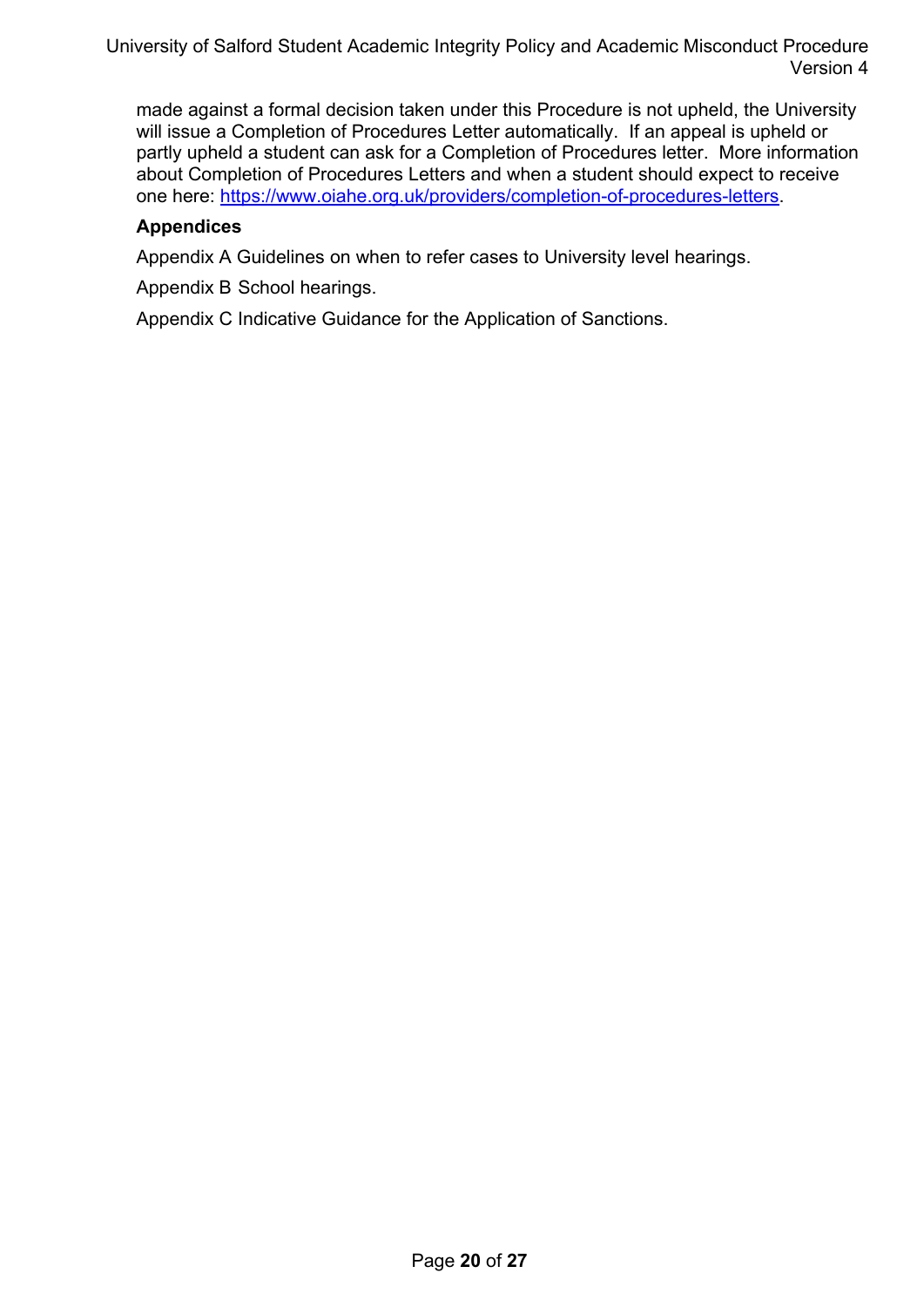# **Appendix A - Guidelines on when to refer cases to University level hearings**

The underlying principle is that a case is referred to a Student Misconduct Panel (that is a University level hearing) where a sanction over and above those which can be applied by a School Hearing **may** be required. Sanctions which can be applied through School Hearings are:

- a) a mark of 0 or grade of F is awarded for the component of assessment in question;
- b) a mark of 0 or grade of F is awarded for the component in question and the module mark kept at the minimum pass mark
- c) a mark of 0 or grade of F is awarded for the component in question and marks for all modules at that level will be kept at the minimum pass mark.

Sanctions which can be applied by a Student Misconduct Panel are set out within the Student Misconduct Procedure include written undertakings, suspensions and expulsion.

#### **The following are examples of cases which should be referred to a University Student Misconduct Panel.**

- Any case which is accompanied by aggravating factors which would normally be considered through the Student Misconduct Procedure.
- Any Level 8 case.
- Any case in the Level 7 in the dissertation/final project.
- Any case in Level 7 after the first 60 credits of study.
- Any repeat case where the second, or subsequent, case is at Level 6 or Level 7.
- Any third repeat case, regardless of Level.
- Any case, or *parallel/concurrent* cases, which involve alleged academic misconduct which in total affects 30 or more credits, for example.
- Commissioned work at Level 6 or 7.

It may also be reasonable to refer cases where, given the specific nature of the alleged academic misconduct, or the unusual nature of the assessment, an institutional view would be beneficial. Advice on such cases can be obtained from the Quality and Enhancement Office (studentconduct@salford.ac.uk).

It may also be reasonable to refer cases where there is a significant impact on other students, this may relate to disruption to others taking a timed assessment, or where a student has accessed and used the work of others without their knowledge, thus putting that second persons credit/award at risk (collusion).

#### **Fitness to Practise Procedure (FtP).**

If academic misconduct concerns arise in relation to a student registered on a programme leading to registration with a professional body, consideration may need to be given to referral to consider the professional consequences to a Fitness to Practise Panel via the Fitness to Practise Procedure once the consideration under this procedure has been completed. That is academic misconduct cases should be considered through this procedure, when this is completed consideration should then be given as to whether the case also raises concerns about a student's fitness to practise.

On relevant programmes of study where there is a finding of academic misconduct the School Academic Misconduct Officers are advised to discuss such cases with the Dean (or nominee).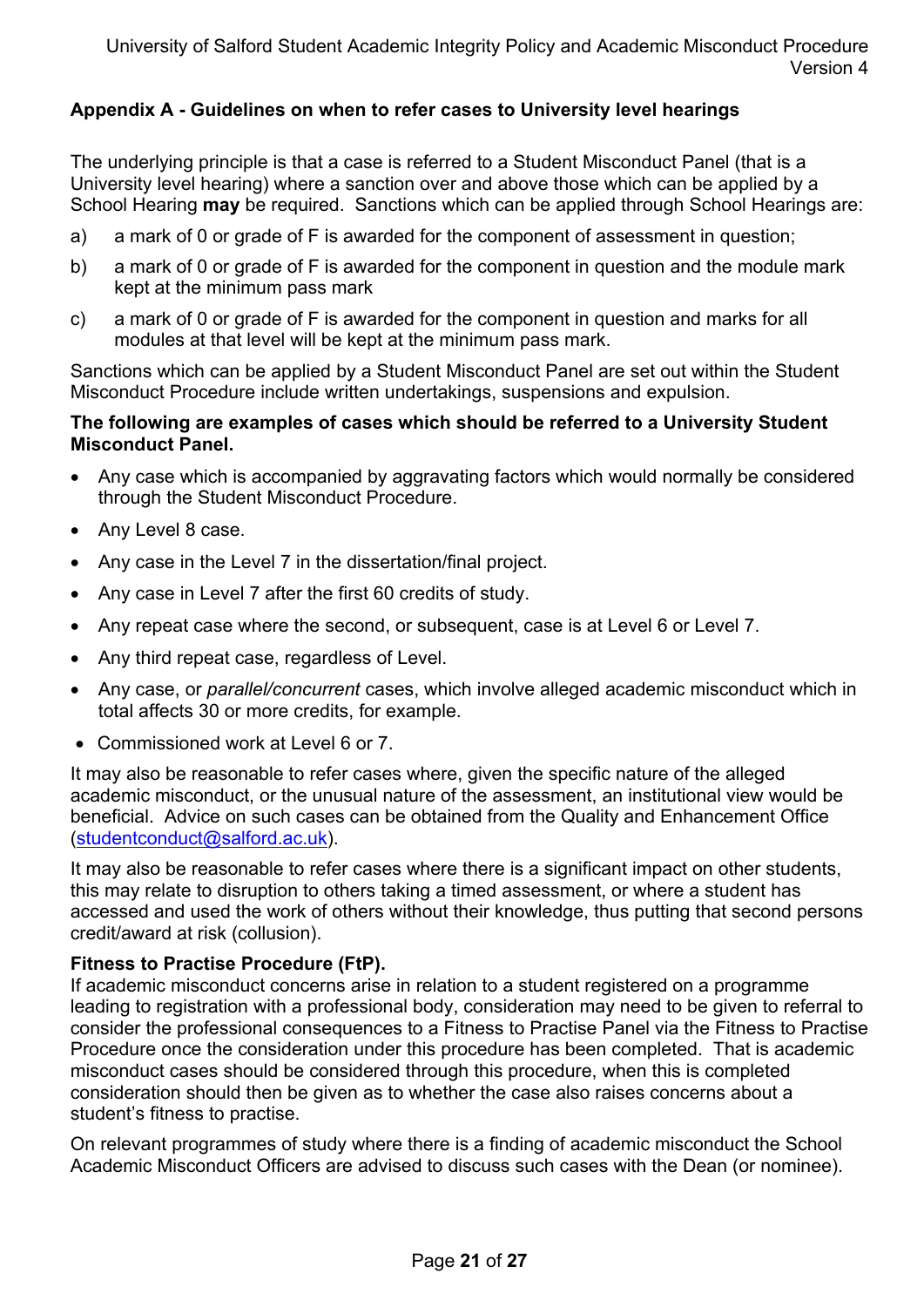# **Appendix B - School hearing.**

- The Dean of School shall identify a suitably experienced members of staff (referred to here as the Dean) from the School to be responsible for making decisions as allowed by the Procedure. The Dean must receive appropriate training before taking up the role. The Dean will also formally approve the Record of Consideration.
- A secretary from the home school who will provide administrative support, ensure timely notifications and circulation of documentation, completing and having approved a Record of Completion and circulation of written notification of the outcome to the student.

Both the above will attend School hearings. For the part of the hearing receiving the evidence (i to ix in the Order of Proceedings) the below may also attend:

- student whose case is under consideration, plus one representative.
- school Academic Misconduct Officer (AMO) who will present the case.

### **Observers.**

The Assistant Quality and Enhancement Officer, or other officer of QEO, may attend any School hearing as observer, provide notice is given to the school in advance.

Other members of staff, or officers from the Student's Union, may also attend as observers subject to the agreement of the Dean and the student whose case is being considered. Requests to observe a hearing should be submitted to the secretary before the final deadline for the circulation of papers (5 working days before the hearing). Normally no more than one observer will be present at any single hearing.

### **Remit of the School hearing.**

The remit of the School hearings is to determine whether an offence of academic misconduct has been committed. If the Dean determines that a student has committed academic misconduct they must apply a sanction from the range permitted within the procedure.

The Dean must not have been directly involved in the assessment of cases being heard by the School hearing. Deans will therefore need to identify a suitably experienced and senior member of staff to act as a deputy should the Dean be unable to hear a case due to prior involvement.

The School will provide secretarial support and maintain a Record of Consideration following the meeting. A copy of the Record of Consideration must be sent to QEO as soon as it is confirmed by the Dean.

The secretary will also be responsible for ensure timely receipt of Records of Consideration by QEO.

# **Conduct of the School hearing.**

The School hearing will consider a student's case in accordance with the procedure and will determine an appropriate sanction in the event a decision that a student has committed academic misconduct.

The **Order of Proceedings** for a School hearing shall normally be as follows:

- i) Introduction of those present;
- ii) Student invited to declare any factors which may affect their performance in the hearing;
- iii) Allegation of academic misconduct set out by the AMO;
- iv) The student, or the student representative, responds to the allegations;
- v) The Dean has the opportunity to question both AMO and the student;
- vi) Either party may call witnesses who attend only to present their evidence and to answer any questions from the Dean or the other party. Once their evidence has been heard and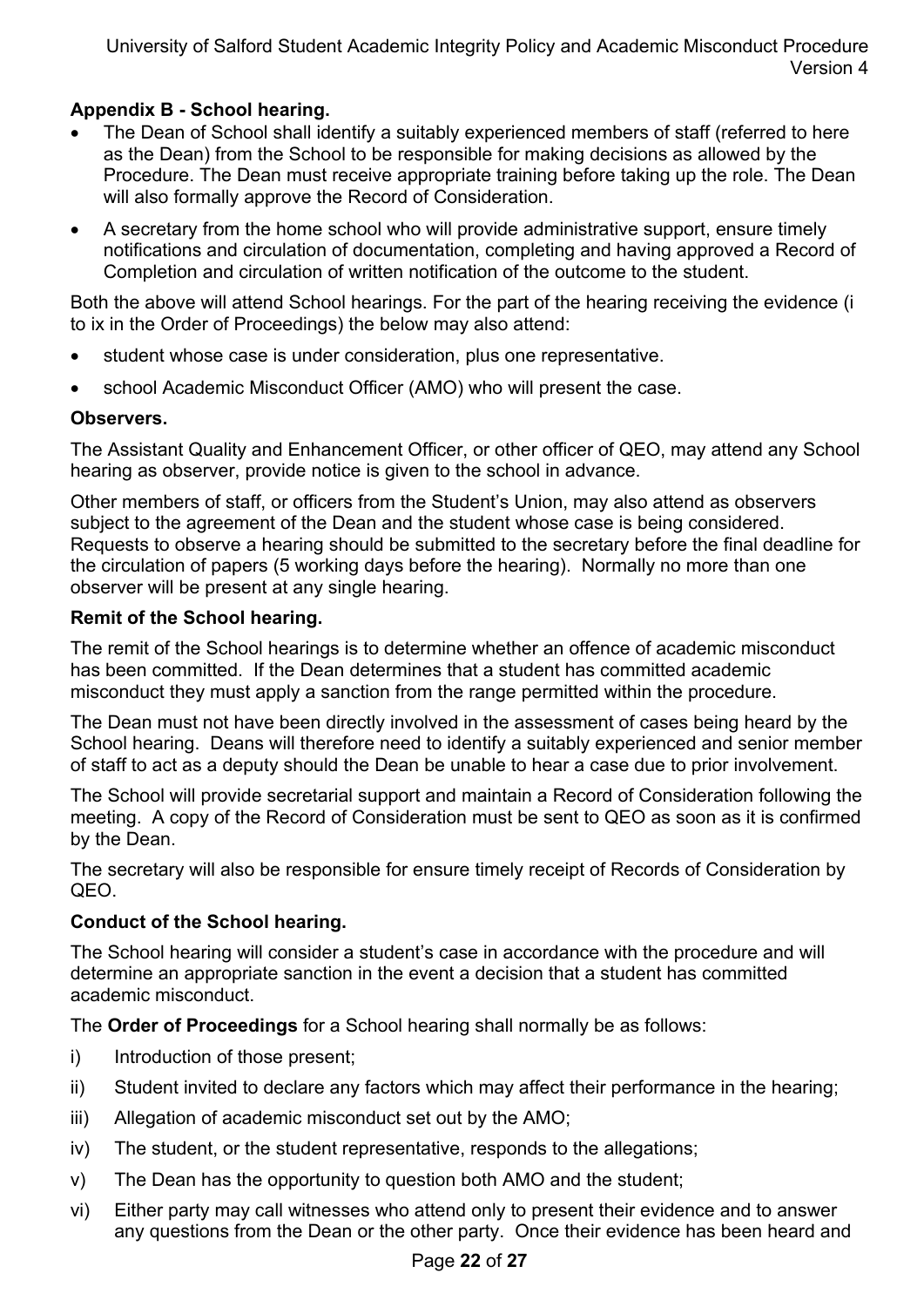there are no more questions witnesses are required to withdraw (students will have to bear the costs of any witnesses they choose to call);

- vii) AMO nominee sums up the allegations. New evidence is not admissible at this time;
- viii) The student sums up. New evidence is not admissible at this time;
- ix) The AMO and the student and their representative withdraw whilst the Dean reaches their decision;
- x) The Dean makes a decision on the academic misconduct or otherwise based on the evidence provided;
- xi) Should a finding of academic misconduct be made, records of any previous cases of proven academic misconduct are provided by the secretary;
- xii) The Dean makes a decision on the sanction to be applied;
- xiii) Where hearing is held in person (non-virtually) AMO and the student are invited back into the hearing to be given oral feedback on the decision of the Dean. Where hearing is held virtually (via video conference) the student will normally be sent informal notification of the outcome to their University email account on the same day. The formal notification will still be sent within five working days.

In cases of alleged collusion offences, each student case should be heard separately, but in series at the same hearing. No conclusion should be reached until all cases have been heard. That is for each individual case stages i) to x) will be completed, the Dean will then consider their findings, and for each individual case separately invites the student and AMO back into the hearing to receive oral report on the decision (xiii).

The Dean shall find the student has committed academic misconduct if, on the evidence submitted to the hearing, they are satisfied, on the balance of probabilities, that the student had committed academic misconduct.

It may be appropriate in certain circumstances of alleged collusion to treat each case as one of plagiarism of an individual piece of work (third party) or one from another (or others). In cases of collusion where an individual student believes that another/others have misappropriated their work, it is the student's responsibility to provide evidence to the hearing that they are the innocent party. Whilst the cases must be heard together, sanctions imposed on two or more students found to have colluded may vary depending on mitigating and aggravating factors. The Dean (and the Record of Consideration) must be clear as to factors influencing all decisions.

The student shall be advised by the Dean of the factors which will be taken into account as mitigation in determining an appropriate sanction after a decision of academic misconduct. The decision of the Dean shall also be confirmed in writing to both parties within 5 working days. Where there is a decision of academic misconduct, details of the appeals process must be included in written notification of the outcome (see template letters).

The Dean shall reach a decision on every case presented to them, except where the Dean considers it would be contrary to the interests of natural justice to reach a decision, in which case the Dean shall adjourn the case to a future meeting. In such cases a written record of this decision, with details of why it was made, must be made and forwarded to the student and QEO.

The decision of the hearing shall nevertheless be communicated in writing to all parties, normally within 5 working days.

If the student is found not to have committed academic misconduct, but the assessment is characterised by poor academic practice, then the student will be directed to discuss their practice with an appropriate member of staff (normally the Personal Tutor), and to Skills for Learning, advice will be given and a record kept on the student's record.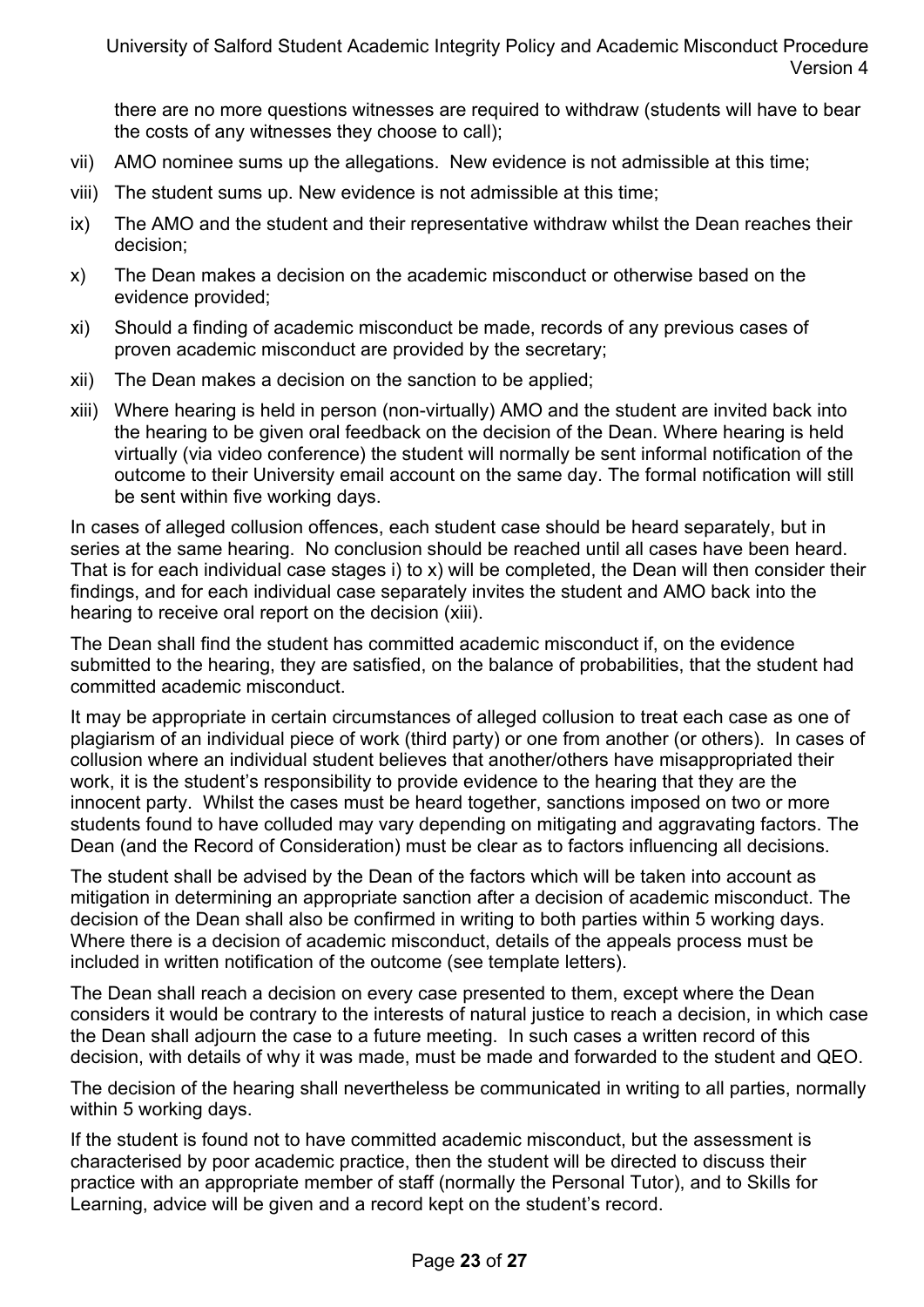# **Appendix C – Indicative Guidance for the Application of Sanctions.**

The following is indicative guidance for the application of sanctions for academic misconduct on taught programmes but, in the final event, application is entirely at the discretion of the Dean/Panel.

Generally, when looking at academic sanctions it is suggested that the below act as starting points, against which sanctions can be mitigated/aggregated against.

*a) Minimum sanction (0 for the component)* 

for students who are at an early stage of their programme of study (that is levels 3, 4).

b) *Middle sanction* (0 for the component and the module mark capped)

for students who are at a stage of their programme of study where they are expected to have some understanding of academic good conduct (for example levels 5 and early level 6).

c) *Maximum sanction* (0 for the component and all module marks at that level capped)

for students at an advanced stage of their study (for example final stages of levels 6 and 7).

In addition, a Dean/Panel may then take account factors which may result in higher or lower levels of sanctions from the indicative levels suggested above, including:

- the total volume of credit affected, the extent of academic misconduct and the proportion of assessment affected;
- the weighting of the particular component of assessment in relation to the assessment of the module as a whole (for example a 40 credit dissertation weighted at 100% of a module may be considered a more serious offence than an assignment weighted at 20% of a 20 credit module);
- whether an offence has been admitted by the student and if so whether or not the admission was made readily at an early stage or was made reluctantly, and not until the hearing;
- whether this is a first offence or whether the student has previously been found to have committed academic misconduct;
- the form of academic misconduct;
- whether there are previous records of related poor academic practice (normally against mitigation of a sanction as evidence the student had been given additional support and guidance).

Mitigation may not be applied for the lowest sanction option of 0% for the component of assessment.

The Procedure does not permit consideration of Personal Mitigating Circumstances (PMC). Should a student raise PMC matters then they should, at the earliest opportunity and ideally before a formal hearing, be referred to the PMC and/or Academic Appeals procedures*.* 

Students are expected to be independent learners and have responsibility for ensuring that they familiarise themselves with matters of academic good practice and academic misconduct. However, schools must demonstrate that students have been directed, in a timely manner, to suitable information, guidance and support. Where a school has not demonstrated this a case may be dismissed. In such instances, QEO will write to the Dean asking for confirmation of how processes have been reviewed to ensure all students get appropriate support.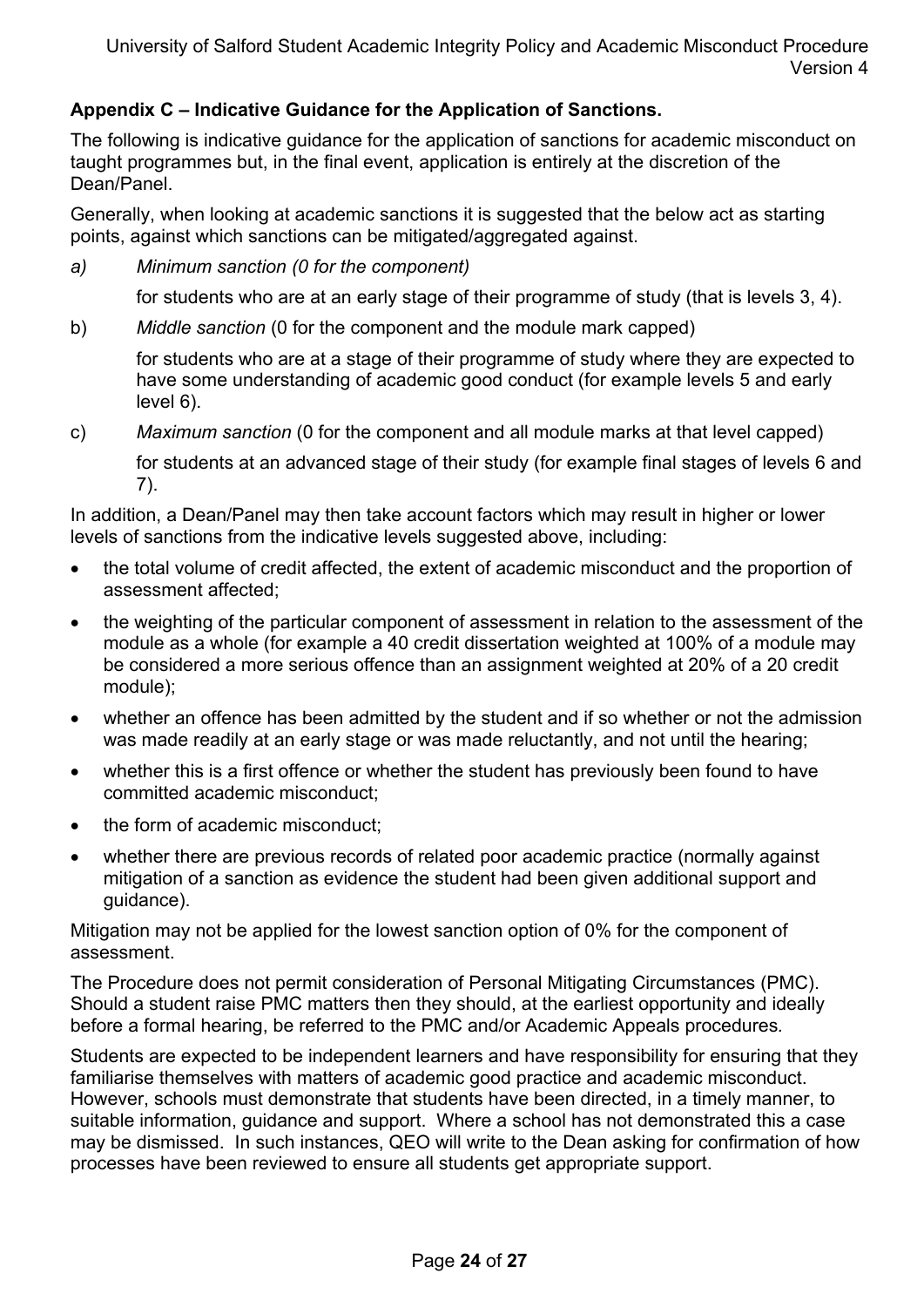The Dean of School's nominee (normally the AMO) shall be expected to be familiar with the specific support provided for students on the given programmes and to offer a view on the extent and appropriateness of support offered.

#### **Research awards.**

For academic misconduct on research programmes, credit-based sanctions cannot be applied. Academic misconduct at Level 8 and on programmes subject to the Research Award Regulations shall be referred automatically to the Student Misconduct Panel (see 3.1) and normally the most serious sanction would be expected (expulsion).

In exceptional cases where the nature of the misconduct is marginal and there are significant and compelling evidenced exceptional circumstances, then for a student at Interim Assessment (IA) or Internal Evaluation (IE) the Student Misconduct Panel may set a sanction of 'fail' for that assessment, with the requirement that the student undertake further training on academic good practice and provide a personal written reflective statement on academic good practice and academic misconduct to be signed off by the PGR Coordinator or Associate Dean Research & Enterprise prior to recommencement of study, and in no less than 20 working days from the date of notification. In such exceptional circumstances the Panel must provide and record a clear and explicit rationale as to why a sanction other than Expulsion was determined.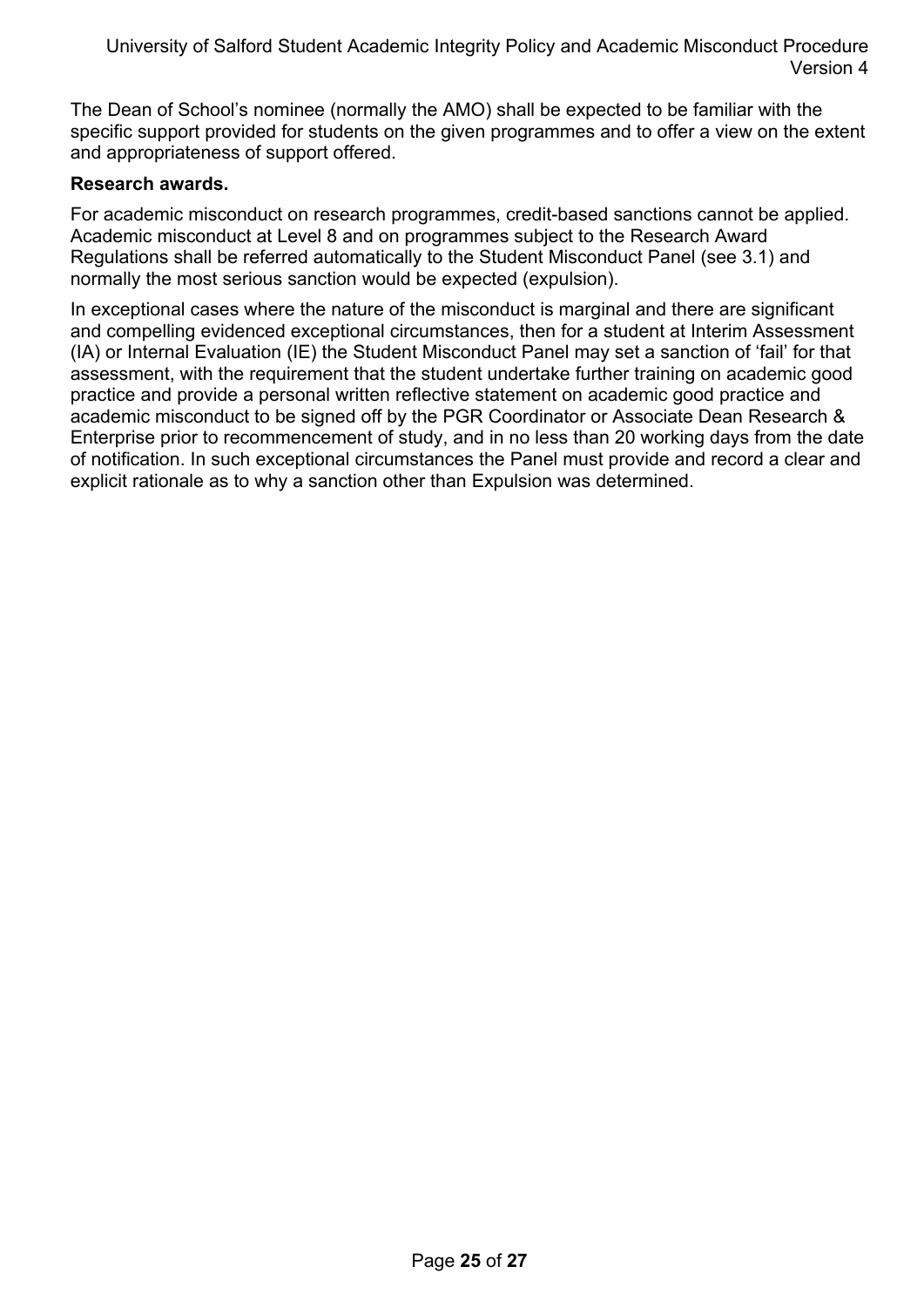| <b>Document Control Information</b>                       |                                                                                                                                                                                                                                                                                                                               |                                                                                                                                                                                                                                                                                                            |                |                                                                                                          |  |  |  |
|-----------------------------------------------------------|-------------------------------------------------------------------------------------------------------------------------------------------------------------------------------------------------------------------------------------------------------------------------------------------------------------------------------|------------------------------------------------------------------------------------------------------------------------------------------------------------------------------------------------------------------------------------------------------------------------------------------------------------|----------------|----------------------------------------------------------------------------------------------------------|--|--|--|
| Revision History incl. Authorisation: (most recent first) |                                                                                                                                                                                                                                                                                                                               |                                                                                                                                                                                                                                                                                                            |                |                                                                                                          |  |  |  |
| <b>Author</b>                                             | <b>Summary of changes</b>                                                                                                                                                                                                                                                                                                     |                                                                                                                                                                                                                                                                                                            | <b>Version</b> | <b>Authorised &amp; Date</b>                                                                             |  |  |  |
| Richard<br><b>Clemens</b>                                 | New title.<br>Restructuring, separation of policy from<br>procedure.<br>Additional example of academic<br>misconduct.<br>Some editorial changes to increase clarity,<br>for example in relation to<br>Supporters/representation/witnesses and<br>school hearings requiring students to take<br>steps to seek further support. |                                                                                                                                                                                                                                                                                                            |                | <b>SELTEC 19 May 2021</b>                                                                                |  |  |  |
| <b>Richard</b><br><b>Clemens</b>                          | Update of links, addition of 'Failure to<br>amendments to wording                                                                                                                                                                                                                                                             | correctly obtain necessary approval' to the<br>examples of possible misconduct, minor                                                                                                                                                                                                                      | V3.2           | 31 July 2020                                                                                             |  |  |  |
| Richard<br><b>Clemens</b>                                 | <b>Fitness to Practise.</b><br>mark work where there is suspected<br>academic misconduct until case is<br>concluded $(3.1.2)$ .<br><b>GDPR 2018.</b><br>between procedures.<br>in relation to assessment of former                                                                                                            | Removal of reference to referral under<br>Change so now normally tutors do not to<br>Update to Data protection with regard to<br>Expansion on how cases may change<br>Some minor re-wording to clarify meaning<br>students, students studying with partner<br>institutions and marking of 'poor practice'. | V3.1           | <b>SELTEC 22 May 2019</b>                                                                                |  |  |  |
| Richard<br><b>Clemens</b>                                 | structure and format.<br>Changes to how allegations are<br><b>Academic Misconduct Panels with</b><br>consideration by Associate Deans<br>Academic.<br>referred to University level.                                                                                                                                           | Amendment to sanctions, and review of<br>considered by Schools, replacement of<br>Clarification on when cases should be                                                                                                                                                                                    | V3             | <b>ASQAC 4 September 2017</b><br>(by Chair's Action following<br>consultation with Committee<br>members) |  |  |  |
|                                                           | <b>Policy Management and Responsibilities:</b>                                                                                                                                                                                                                                                                                |                                                                                                                                                                                                                                                                                                            |                |                                                                                                          |  |  |  |
| Owner:                                                    |                                                                                                                                                                                                                                                                                                                               | This Policy is issued by the Head of Quality & Enhancement, who<br>has the authority to issue and communicate policy on Academic<br>Misconduct and has delegated day to day management and<br>communication of the policy to the Assistant Quality &<br><b>Enhancement Manager.</b>                        |                |                                                                                                          |  |  |  |
| (please specify):                                         | Others with responsibilities                                                                                                                                                                                                                                                                                                  | All staff and students<br>Author to complete formal assessment with the following advisory teams:                                                                                                                                                                                                          |                |                                                                                                          |  |  |  |
|                                                           |                                                                                                                                                                                                                                                                                                                               |                                                                                                                                                                                                                                                                                                            |                |                                                                                                          |  |  |  |